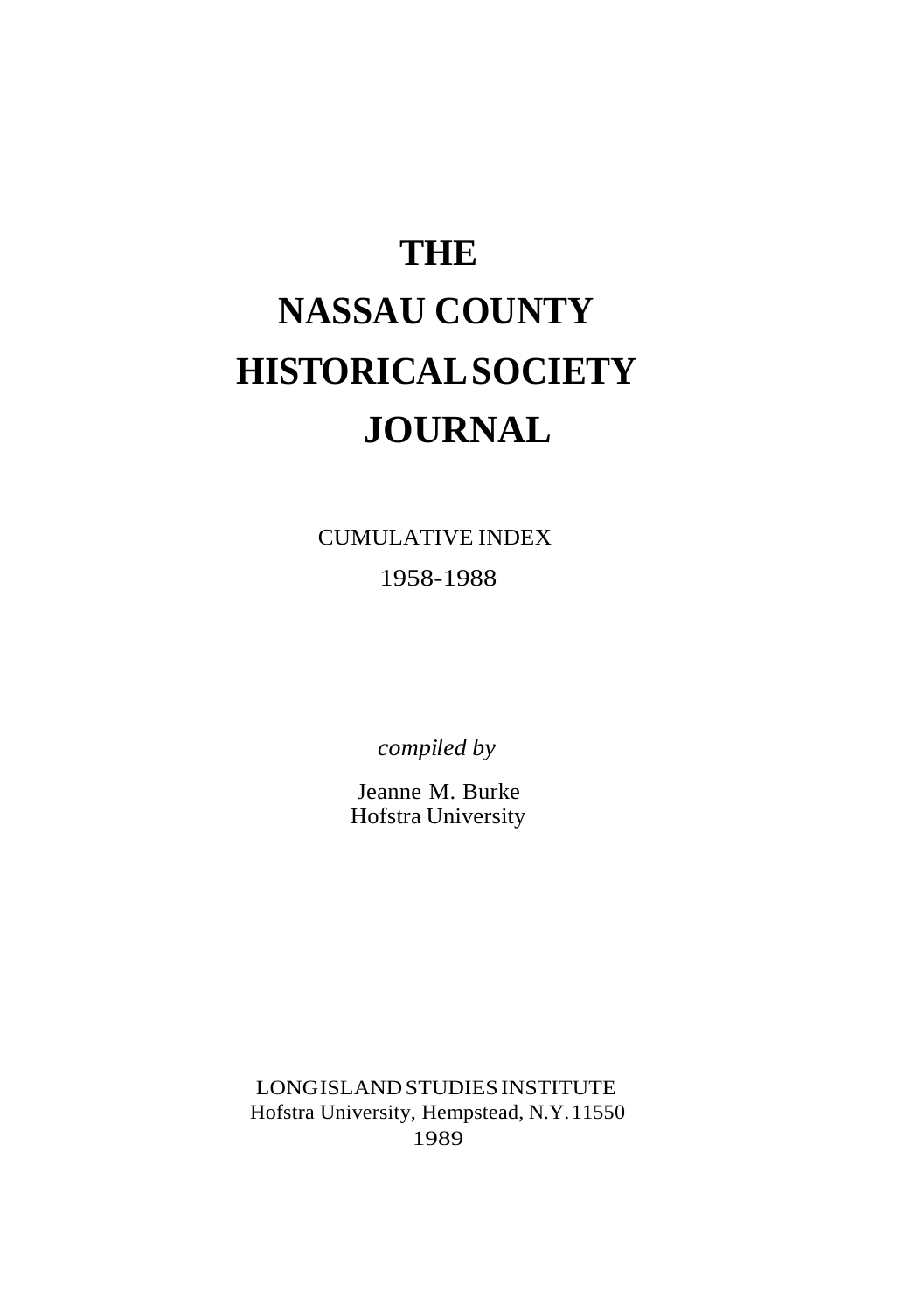## **Introduction to the** *Cumulative Index, 1958-1988*

 The Nassau Historical Society (NCHS) converted this *Index* into electronic form in 2014 from its original print edition with the permission of the Long Island Studies Institute, Hofstra University.

 NCHS Trustee David R. Doucette scanned and converted the text. I updated information on pp. iii-iv (e.g. adding current telephone number and e-mail addresses) and made a few corrections. Other editing changes have been minimal, but additions are indicated in brackets [thus] and include references to articles later reprinted.

 The NCHS website (www.NassauCountyHistoricalSociety.org) lists articles in the annual *Journal* from 1989, i.e. covering articles since this index. An earlier *Cumulative Index*, covering vols. 1-18, 1937-1957, was published in 1958 (vol. 19, no. 2, part 2) and is also available electronically on this website.

We trust this and our other indexes—as well as the articles themselves— will be useful to researchers and all those interested in local history.

Natalie A. Naylor President, NCHS September 2014

> Copyright © 1989 Long Island Studies Institute Hofstra University, Hempstead, NY 11550 All rights reserved Printed in the United States of America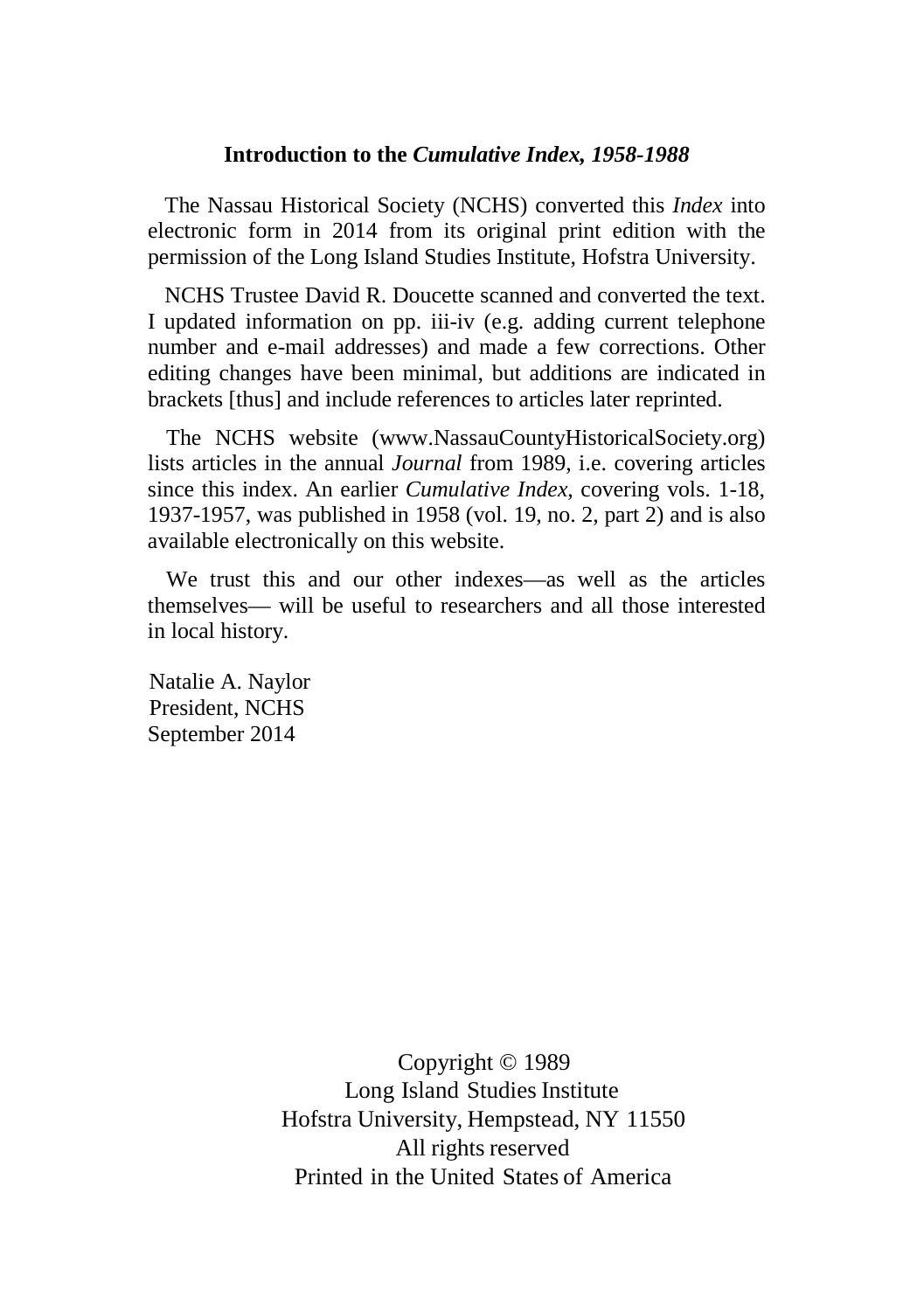# **FOREWORD**

With the publication of this index, we honor Myron H. Luke, the dean of Long Island's historians. Myron Luke became Editor of the*Nassau CountyHistorical Society Journal* in 1950, when he was teaching in the History Department at Hofstra. He edited all issues of the *Journal* indexed here and continued to serve as its editor [until 1996]. Dr. Luke is a past president of the Historical Society and has been a trustee since 1951. He has been Historian of the Town of Hempstead for many years and is Professor Emeritus of History at C. W. Post College of Long Island University. This index is an acknowledgment of his many contributions to the Nassau County Historical Society, the historical profession, and Long Island's heritage.

[Myron H. Luke died in 2000 in his 95th year. See "Memorial for Myron H. Luke" in the *Nassau County Historical Society Journal*  55 (2000): vii-viii.]

Jeanne M. Burke is a librarian and [was] Head of Serials Acquisitions in the Hofstra Library [in 1988]. Her careful work in compiling this *Index* makes it a valuable and important contribution to Long Island researchers.

We are pleased to make this *Cumulative Index* available to Nassau County Historical Society members and libraries. It is a companion volume to the *Index* compiled earlier by Edward J. Smits, covering the first 21 years of the *Journal,* 1937-1957. This *Index* of twenty-five volumes makes the more recent articles easily accessible and includes information on a wide range of topics of interest to researchers and avocational historians.

All issues of the *Nassau County Historical Society Journal* can be consulted at the Long Island Studies Institute and at many other university and public libraries on Long Island.

> Natalie A.Naylor, *Director* Long Island Studies Institute Hofstra University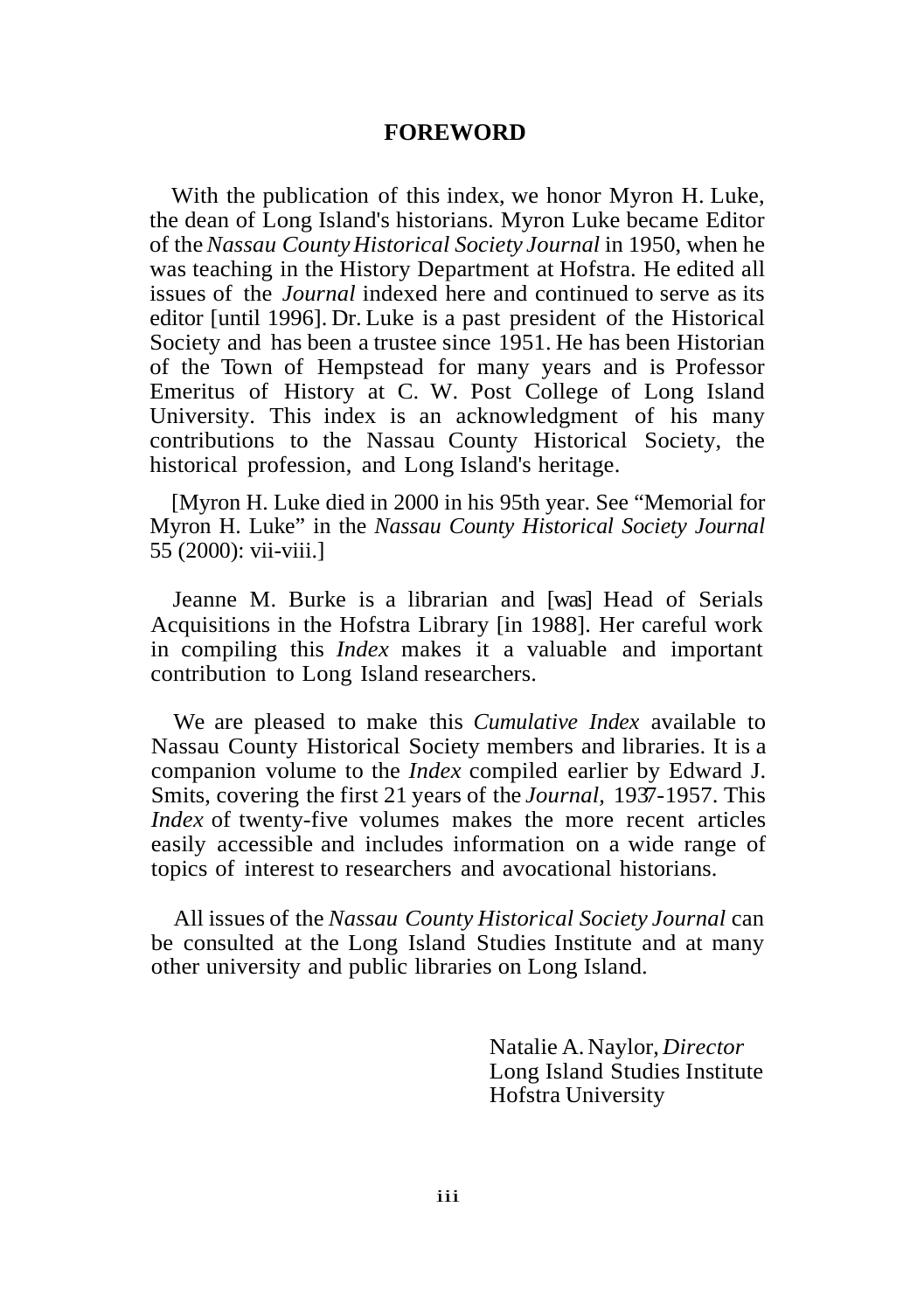#### **NASSAU COUNTY HISTORICAL SOCIETY**

The Nassau County Historical Society was established in 1915 for the purpose of encouraging research and the development of an interest in the history and genealogy of the area. Bimonthly meetings, which present speakers and programs on various aspects of Long Island history, are held at different locations in the county. Members receive the Society's *Journal,* which has been published since 1937. The Historical Society officially named its collection of books the Jesse Merritt Memorial Library in 1957, honoring the man who had revived the Society in the 1930s and served as county historian for many years. Its collection was loaned to the Nassau County Museum in 1963, and it now forms part of the Long Island Studies Institute collections at Hofstra University. For information on Historical Society membership and availability of back issues of the *Journal,* contact the Nassau County Historical Society, P.O. Box 207, Garden City, NY 11530 [or the website, NassauCountyHistoricalSociety.org].

#### **LONG ISLAND STUDIES INSTITUTE**

The Long Island Studies Institute at Hofstra University was established in 1985. The Nassau County Museum Reference Library combined with Hofstra's James N. MacLean Nassau County American Legion Memorial Library collection in New York State History to create a major resource for the study of Long Island local and regional history. The reference collection [located in room 032 on the ground floor of the east wing] of the Axinn Library is available to scholars, teachers, students, and the general public. [In its early years] the Institute also housed the historical research offices of the Nassau County Historian and Division of Museum Services. The Long Island Studies Institute promotes and encourages the study of Long Island's history and heritage through its collections, conferences, programs, publications, educational resources, and services, serving Long Island and the broader historical community. For f urther information, contact the Long Island Studies Institute, Hofstra University, Hempstead, NY 11550 **[**LISI@hofstra.edu; 516-463-6411].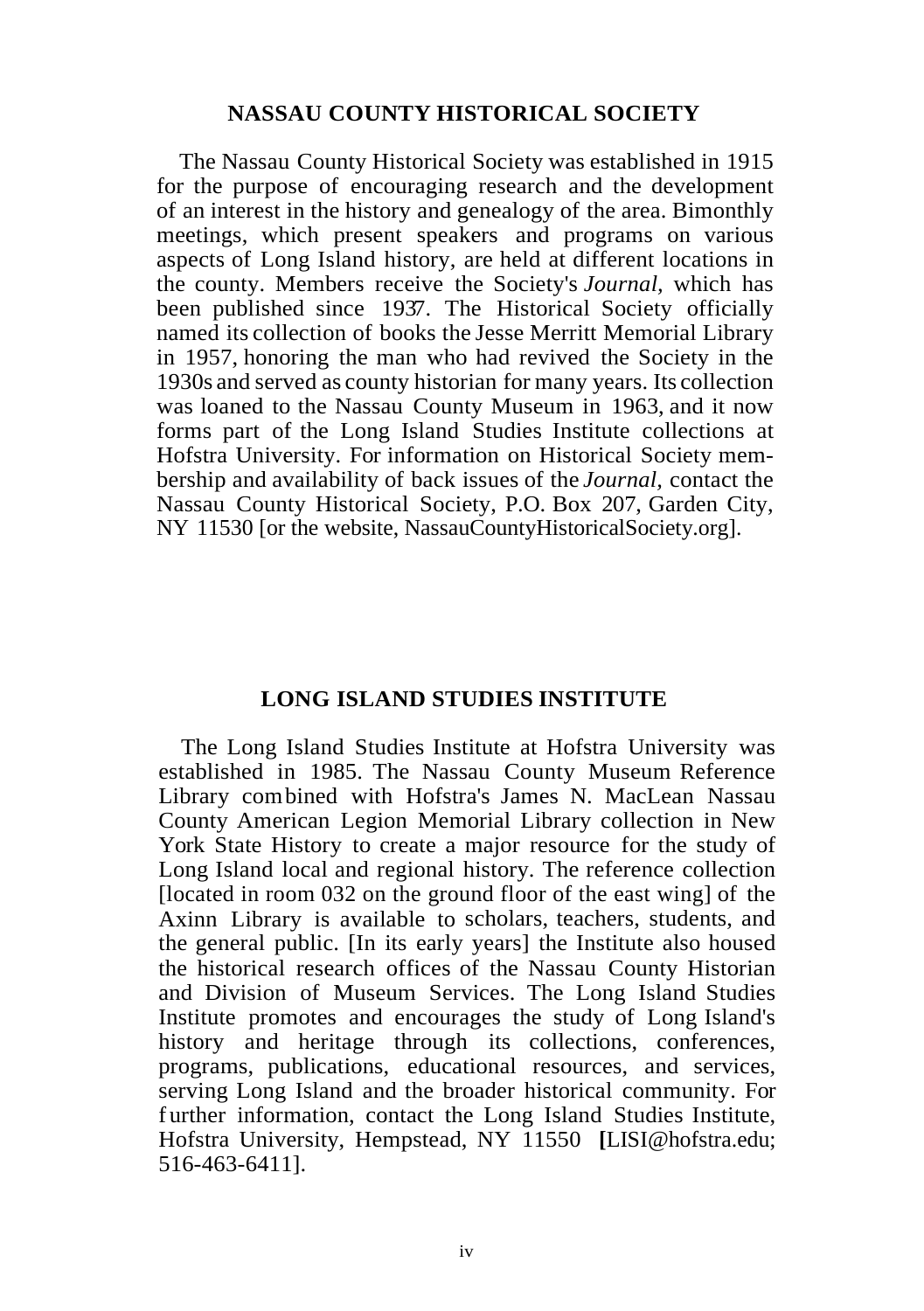#### **PREFACE**

This index covers articles published inthe *NassauCounty Historical Society Journal* from 1958through1988.It is a cumulative indexindictionaryform,i.e.title, author andsubject entries are arranged in one alphabetical list. Book reviews and brief historical notes are not indexed.

As seen by the following examples, subject entries are listed in upper case letters to distinguish them from author or title entries.

1)Smith, Julian Denton

"Aunt Delia."38 pp.37-45 (1983); reprinted from 17:1 pp.21-29 (1956)

"Grandpa Denton—Country Doctor." 40 pp.17-24 (1985); reprinted from 17:4 pp.19-26 (1956) "High Hill Beach."32:2 pp.1-14 (1972)

#### 2) SMITH,JULIAN DENTON

"Smith,Julian Denton" (picture and obituary), 34:1 pp.iv-vi (1975)

The first entry lists Mr.Denton as an author and is followed by the articles written *by* him. The second entry lists him as a subject, and is followed by the article written *about* him.

Citations are listed by volume, issue number, pages and date; e.g.

# 29:2 pp.38-43 (1969)

refers to volume 29, issue number 2, pages 38-43, dated 1969.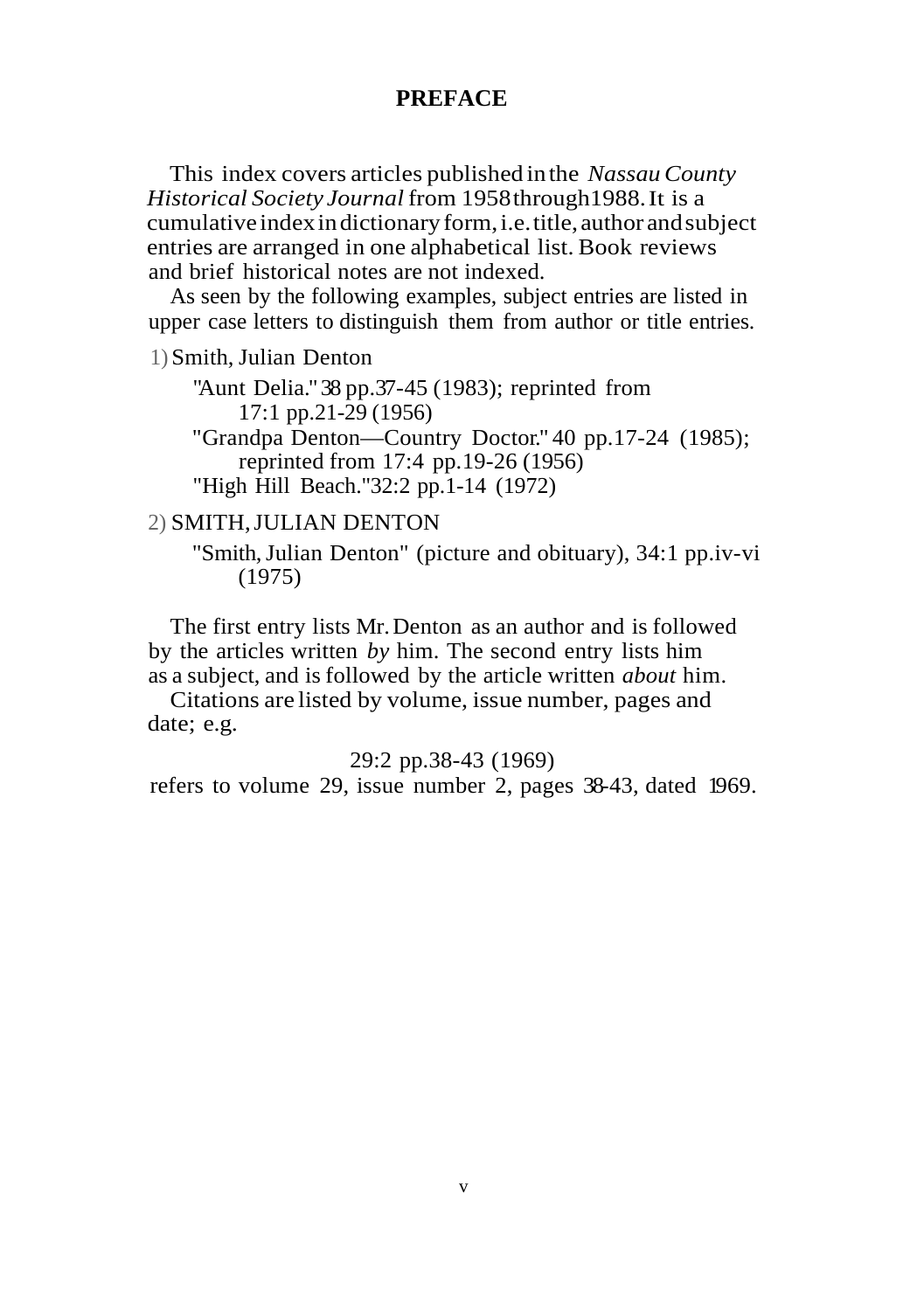# **NASSAU COUNTY HISTORICAL SOCIETY JOURNAL**

# CUMULATIVEINDEX

#### 1958-1988

by Volume and Year

| Vol. 19 | Nos. 1 (with Supplement), 2 (pts. 1 and 2), 3-4 (1958)* |
|---------|---------------------------------------------------------|
| Vol. 20 | Nos. 1, 2, 3, 4 (1959)                                  |
| Vol. 21 | Nos. 1, 2, 3, 4 (1960)                                  |
| Vol. 22 | Nos. 1, 2, 3, 4 (1961)                                  |
|         |                                                         |
| Vol. 23 | Nos. 1, 2, 3, 4 (1962)                                  |
| Vol. 24 | Nos. 1, 2, 3, 4 (1963)                                  |
| Vol. 25 | Nos. 1, 2, 3 (1964-65)                                  |
| Vol. 26 | No. $2(1965)$ **                                        |
| Vol. 27 | Nos. 1, 2 (1966)                                        |
| Vol. 28 | No. 1 (1967)                                            |
| Vol. 29 | Nos. 1, 2 (1969)                                        |
| Vol. 30 | Nos. 1-2 (1970)                                         |
| Vol. 31 | Nos. $1-2(1971)$                                        |
| Vol. 32 | Nos. 1, 2 (1972)                                        |
| Vol. 33 | Nos. 1, 2 (1973)                                        |
| Vol. 34 | No. 1 (1975)                                            |
| Vol. 35 | (1980)                                                  |
| Vol. 36 | (1981)                                                  |
| Vol. 37 | (1982)                                                  |
| Vol. 38 | (1983)                                                  |
| Vol. 39 | (1984)                                                  |
| Vol. 40 | (1985)                                                  |
| Vol. 41 | (1986)                                                  |
| Vol. 42 | (1987)                                                  |
| Vol. 43 | (1988)                                                  |

\* No. 2, pt. 2 is a *Cumulative Index* for Vols. 1-18 [and now on website]. \*\*Vol. 26 no.1 was never published.

[No issues of the *Journal* were published from 1976-1979.]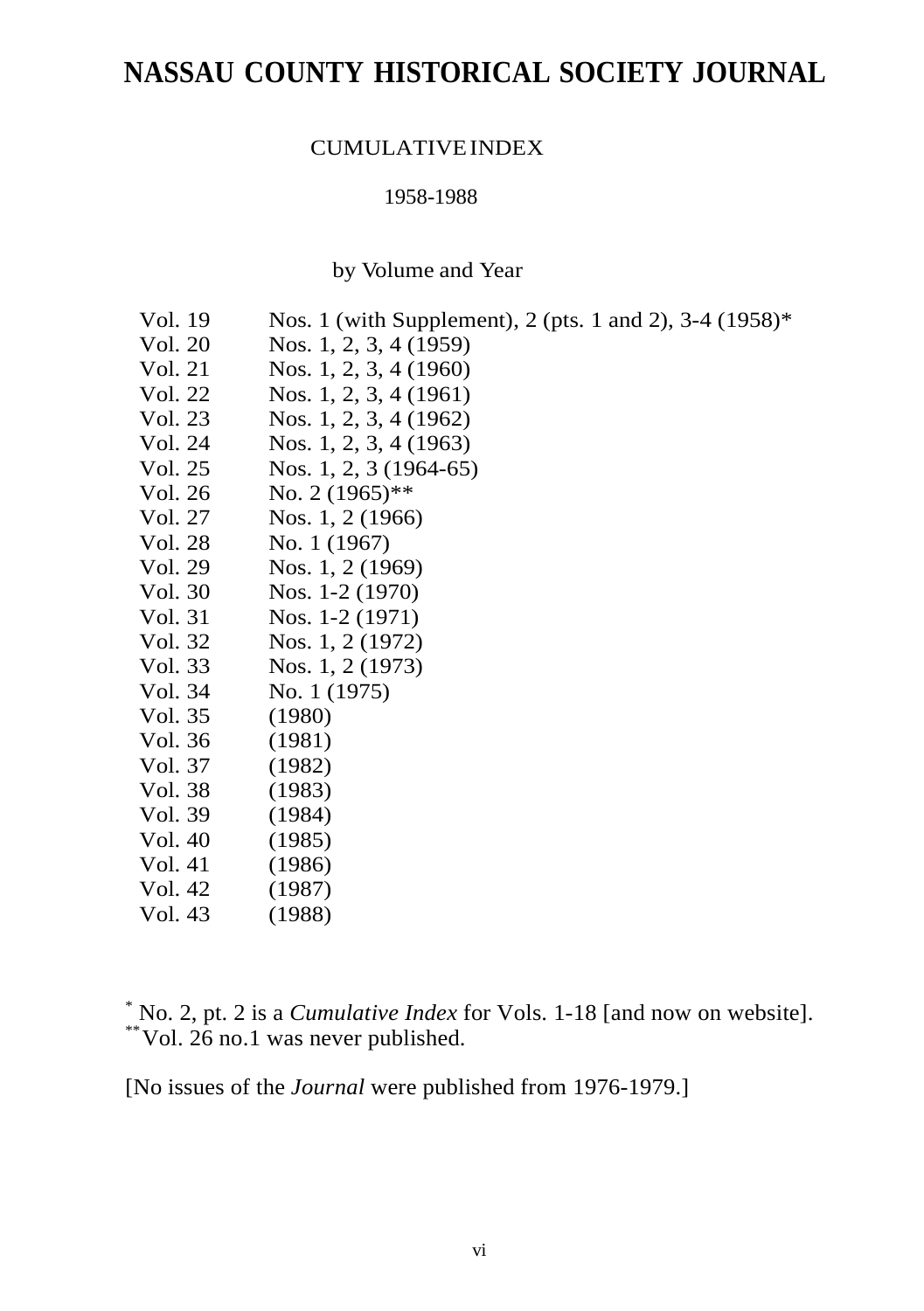"A. T. Stewart and Garden City," by Roger A. Wines. 19:1 pp.1-15 (1958)

# AMERICAN REVOLUTION

- "The American Revolution on Long Island," by Myron H. Luke. 32:1 pp.19-32 (1972); [reprinted 55 pp.1-12 (2000)]
- "The Effect of the American Revolution on the Anglican Clergy on Long Island," by Robert F. Bauer. 30:1-2 pp.22-34 (1970)
- "The First Revolutionary Battle on Long Island: Battle of Hempstead Swamp," by George D. A. Combes. 29:2 pp.38-43 (1969); reprinted from 19:2 pp.19-25 (1958) and 1:1 pp.9-12 (1937)
- "Privateering around Long Island During the Revolution," by Wallace Evan Davies. 21:2 pp.13-18 (1960); reprinted from 1:2-3 pp.36-39 (1937)
- "Whaleboat Warfare in the War for Independence," by S. Eric Haaverstein. 19:3 pp.15-25 (1958)
- "The American Revolution on Long Island," by Myron H. Luke. 32:1 pp.19-32 (1972); [reprinted 55 pp.1-12 (2000)]

# ANGLICAN CHURCH

- "The Effect of the American Revolution on the Anglican Clergy on Long Island," by Robert F. Bauer. 30:1-2 pp.22-34 (1970)
- "Historic St. George's Church," by Rev. John W. Davis. 38 pp.5-17 (1983)
- "St. George's Church" (picture), 38 p.4 (1983)

# ARCHITECTURE

- "Long Island Domestic Architecture of the Colonial and Federal Periods," by Barbara Ferris Van Liew. 33:1 pp.1-27 (1973)
- "Army Life for the Long Island Soldier," by Edward J. Smits and Arthur Beltrone, Jr. 24:1 pp.12-18 (1963)
- "Arthur L. Hodges" (obituary), 32:1 pp.38-39 (1972)
- "Aunt Delia [Fish Smith]," by Julian Denton Smith. 38 pp.37-45 (1983); reprinted from 17:1 pp.21-29 (1956)

# AVIATION - LONG ISLAND

- "Historic Mitchel Field," by Elizabeth Brown. 20:1 pp.1-11 (1959)
- "The Spirit of St. Louis," by Najeeb E. Halaby. 28:1 pp.14-23 (1967)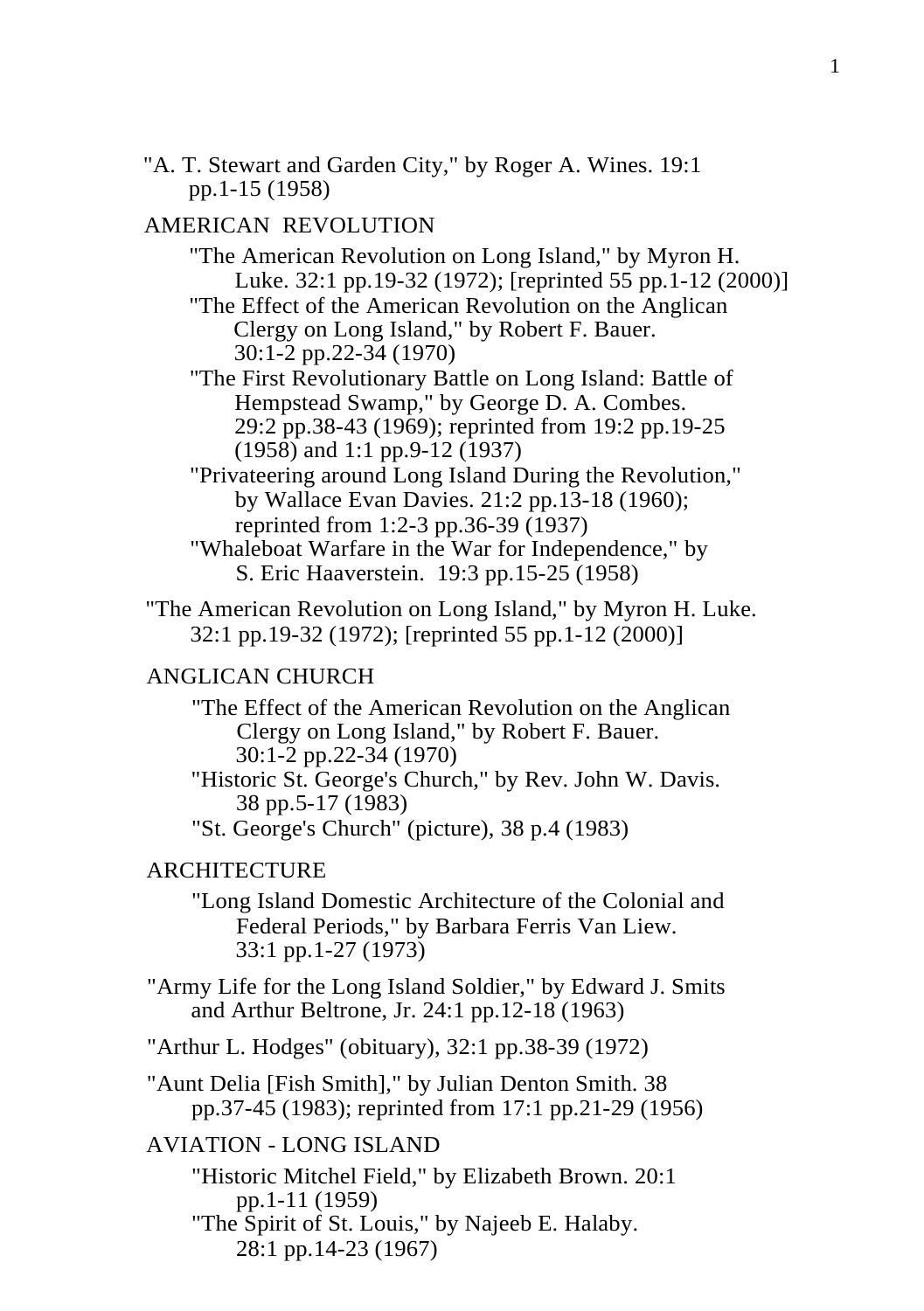"The Story of Roosevelt Field: Forty Years of Flight, 1911- 1951," by Barbara Joyce Stubbe. 24:3 pp. 1-11 (1963)

- "The Visit of the R-34," by William K. Kaiser. 26:2 pp.49-60 (1965)
- "Awful Conflagration of the Steamboat Lexington in Long Island Sound" (picture), 41 p.viii (1986)
- Balmer, Randall H. "A House Divided: The Tradition of Dissent in the Colonial Dutch Churches on Long Island." 42 pp.11-17 (1987)
- Bang, Henry R. "The History and Survival of the Fire Island Lighthouse. Part 1, The Story of the Lighthouse." 43 pp. 15-25 (1988) [For Part 2, see Luis E. Bejarano below]

# Bassett, Preston R.

"George Henry Hauser 1895-1958" (memorial), 19:3 pp.vii-ix ( 1958) "Elmer A. Sperry." 21:4 pp.1-11 (1960) "Mill River." 25:2 pp.1-14 (1964)

- Bauer, Robert F. "The Effect of the American Revolution on the Anglican Clergy on Long Island." 30:1-2 pp.22-34 (1970)
- Bejarano, Luis E. "The History and Survival of the Fire Island Lighthouse. Part 2, The Preservation of the Lighthouse." 43 pp.26-28 (1988) [for Part 1, see Henry R. Bang above]

#### BELMONT PARK

"Echoes of Belmont Park," by Richard A. Winsche. 25:2 pp.15-33 (1964)

- Beltrone, Arthur Jr. and Edward J. Smits. "Army Life for the Long Island Soldier." 24:1 pp.12-18 (1963)
- Bergesen, Stanley K. "The Quaker School for Negroes." 43 pp.29-36 (1988); reprinted from 18:3 pp.17-24 (1957)

"Bernice Schultz Marshall 1902-1973" (picture and obituary) 33:2 pp.viii-ix (1973)

Braynard, Frank O. "Steamboating and Long Island." 41 pp.1-14 (1986)

"A Brief History of the Plainview Methodist Church," by Anne Raybin. 24:4 pp.14-25 (1963)

- Brown, Elizabeth. "Historic Mitchel Field." 20:1 pp.1-11 (1959)
- "Building the Fair Grounds," by Mrs. Irwin [Mildred H.] Smith. 37 pp.29-36 (1982); reprinted from 27:2 pp.1-8 (1966)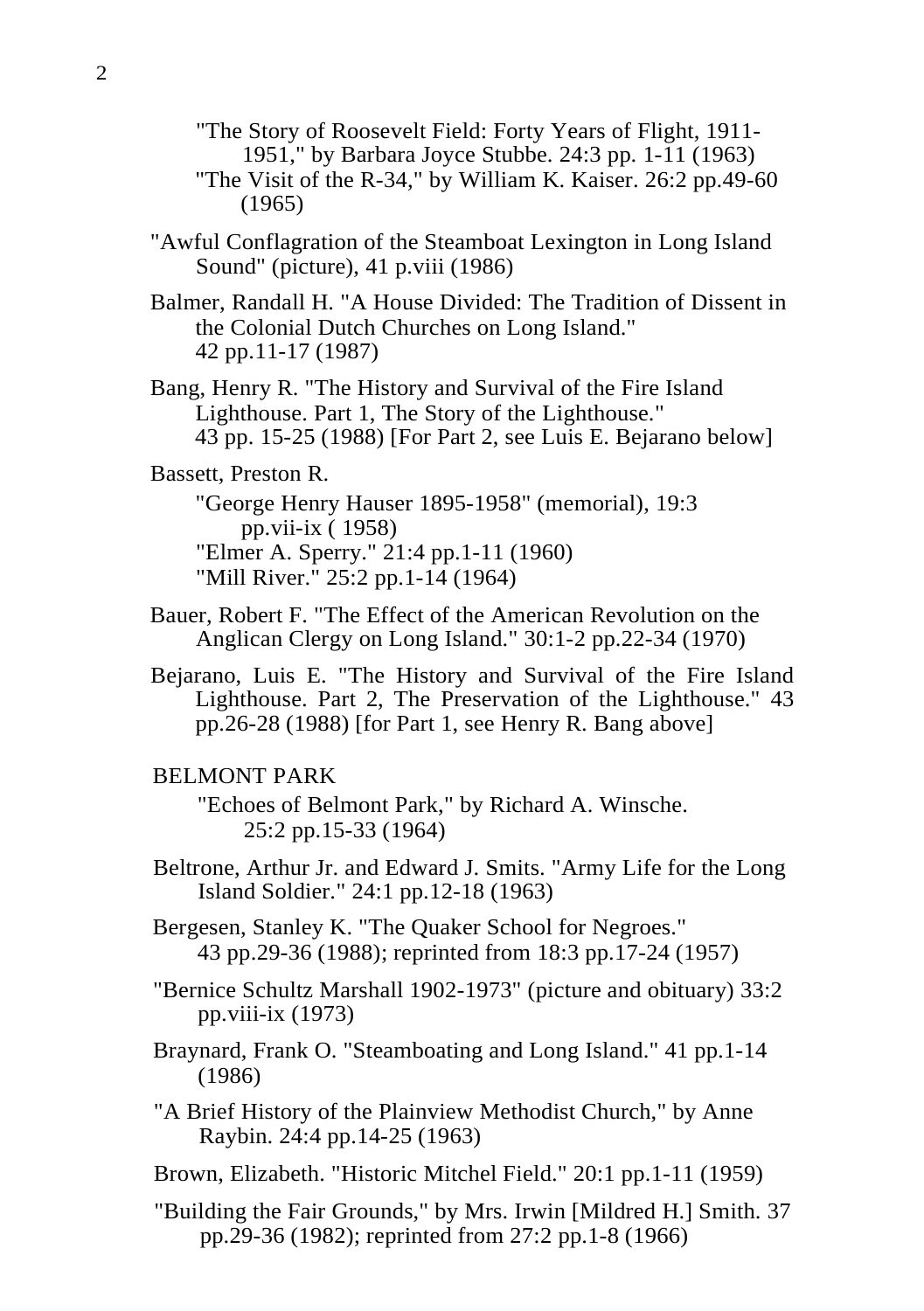#### CALKINS, TRUESDALE PECK.

"Truesdale Peck Calkins" (picture), 40 p.xii (1985)

- "Camp Winfield Scott," by Mrs. Irwin [Mildred H.] Smith. 25:3 pp.43-50 (1964-65)
- "Captain John Underhill" (portrait), 25:1 frontispiece (1964)
- "Captain John Underhill and Long Island," by Myron H. Luke. 25:1 pp.1-10 (1964)
- "Captain John Underhill Monument" (photograph), 25:3 frontispiece (1964-65)

#### CAPTAIN KIDD

"The True Story of Captain Kidd and His Treasure," by Meade C. Dobson. 23:2 pp.1-15 (1962)

Christ, Marcus G. "Remarks on the 75th Anniversary of the Founding of Nassau County, October 19, 1974." 34:1 pp.23-41 (1975)

#### CHRISTMAS - LONG ISLAND

"Long Island Christmases," by Julian Denton Smith. 34:1 pp.3-10 (1975)

# CIVIL WAR

- "Army Life for the Long Island Soldier," by Edward J. Smits and Arthur Beltrone, Jr.24:1 pp.12-18 (1963)
- "Camp Winfield Scott," by Mrs. [Mildred H.] Smith. 25:3 pp.43-50 (1964-65)
- "Four Civil War Letters...A Hundred Years After." 24:3 pp.12-24 (1963)
- "Nassau County in the Civil War," by Arnold Gates. 24:1 pp.1-11 (1963)

"Nassau Letters of a Century Ago," compiled by Peter Luyster Van Santvoord. 27:2 pp.9-32 (1966)

Clemens, David C. "Notes on the Career of the Northport, Huntington and Oyster Bay Steamboat Company," 33:1 pp.29-34 (1973)

#### COBBETT, WILLIAM

- "Hyde Park, Long Island," by Mrs. Irwin [Mildred H.] Smith. 42 pp.19-38 (1987); reprinted from 31:1-2 pp.1- 20 (1971)
- Cocks, George William. "Old Matinecock." 22:4 pp.1-11 (1961)
- Coles, Robert R. "The Material Culture of the Long Island Indian." 20:4 pp. 1-11 (1959); reprinted from  $4:2$ pp.51-58 (1941)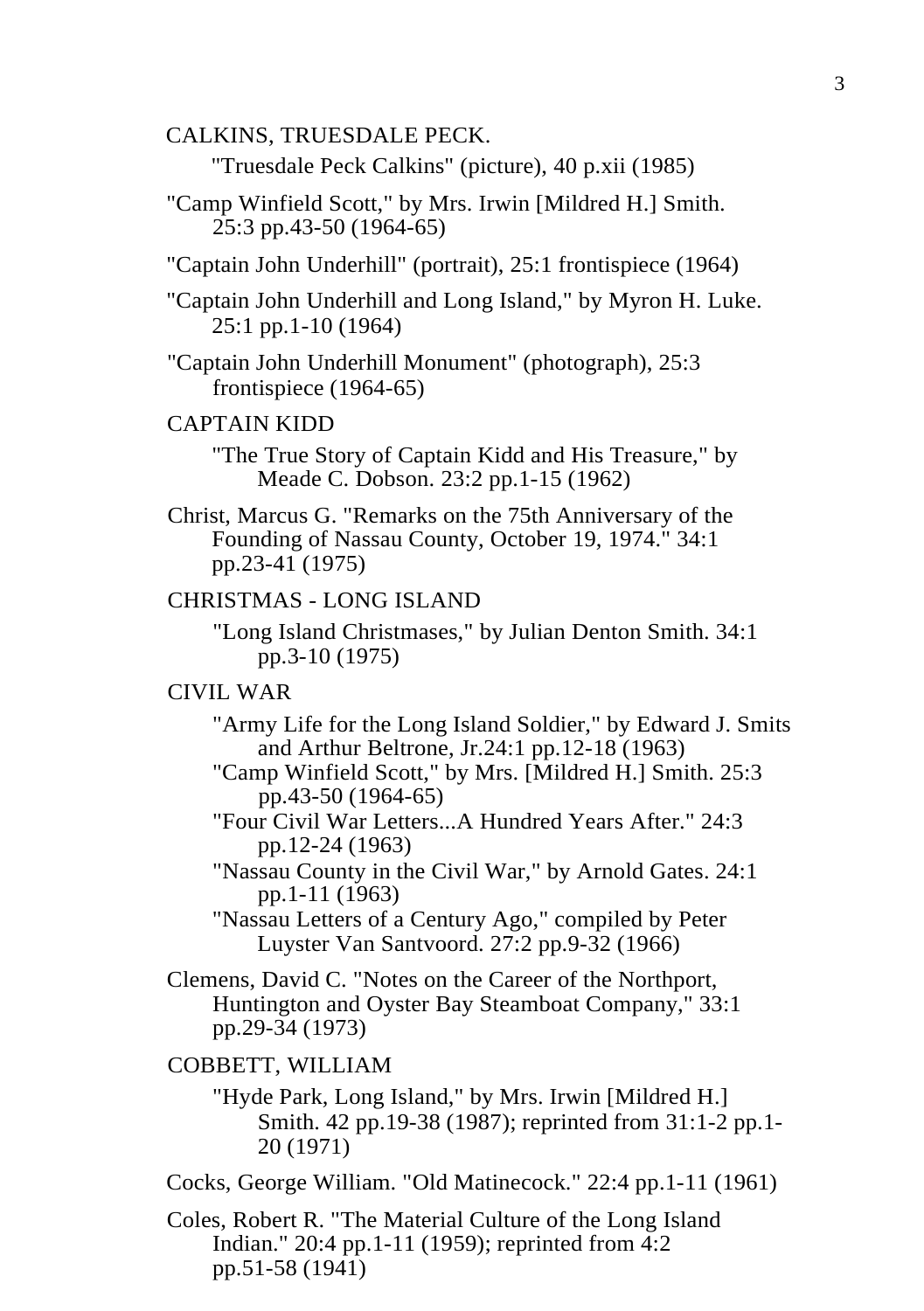- "Collectors Are Historians, Too," by Arthur L. Hodges. 22:3 pp.13- 18 (1961); reprinted in part from the *New York World-Telegram and Sun,* February 17, 1950.
- Combes, George D. A.
	- "Early Hempstead, 1643-44." 29:2 pp.1-9 (1969); reprinted from 21:1 pp.17-25 (1960)
	- "The Early Ministers of Hempstead." 29:2 pp.1-23 (1969); reprinted from 17:3 pp.1-9 (1956)
	- "The Fifty Original proprietors of Hempstead."29:2 pp.24-37 (1969); reprinted from 18:3 pp.1-16 (1957)
	- "The First Revolutionary Battle on Long Island: Battle of Hempstead Swamp." 29:2 pp.38-43 (1969); reprinted from 19:2 pp.19-25 (1958) and 1:1 pp.9-12 (1937)
	- "The Naming of Hempstead." 29:2 pp.10-15 (1969); reprinted from 16:2 pp.11-17 (1955) and 2:1 pp.5-8 (1938)

# COMBES, GEORGE D. A.

(Obituary); 29:2 pp.v-vi (1969)

- "Common Schools in Hempstead, North Hempstead and Oyster Bay, 1800-1860," by Edward J. Smits. 27:1 pp.27-44 (1966)
- "The Continuing Search into Nassau's Prehistory," by Edward Patterson. 23:2 pp.21-26 (1962)
- Davies, Wallace Evan. "Privateering Around Long Island During the Revolution." 21:2 pp. 13-18 (1960); reprinted from 1:2-3 pp.36-39 (1937)
- Davis, Rev. John W. "Historic St. George's Church." 38 pp.5-17 (1983)
- "The Dedication of the Manhasset Valley School." 20:4 pp.25-28 (1959)

# DENTON, DR. JOHN H. B.

- "Grandpa Denton—Country Doctor," by Julian Denton Smith. 40 pp. 17-24 (1985); reprinted from 17:4 pp.19-26 (1956)
- '"Diligent in Study and Respectful in Deportment': Early Long Island Schooling," by Natalie A. Naylor. 43 pp.1-13 (1988)
- "The Division of the Towns of Hempstead and North Hempstead," by Harriette B. Norris. 22:2 pp. 1-13 (1961)
- Dobson, Meade C. "The True Story of Captain Kidd and his Treasure." 23:2 pp.1-15 (1962)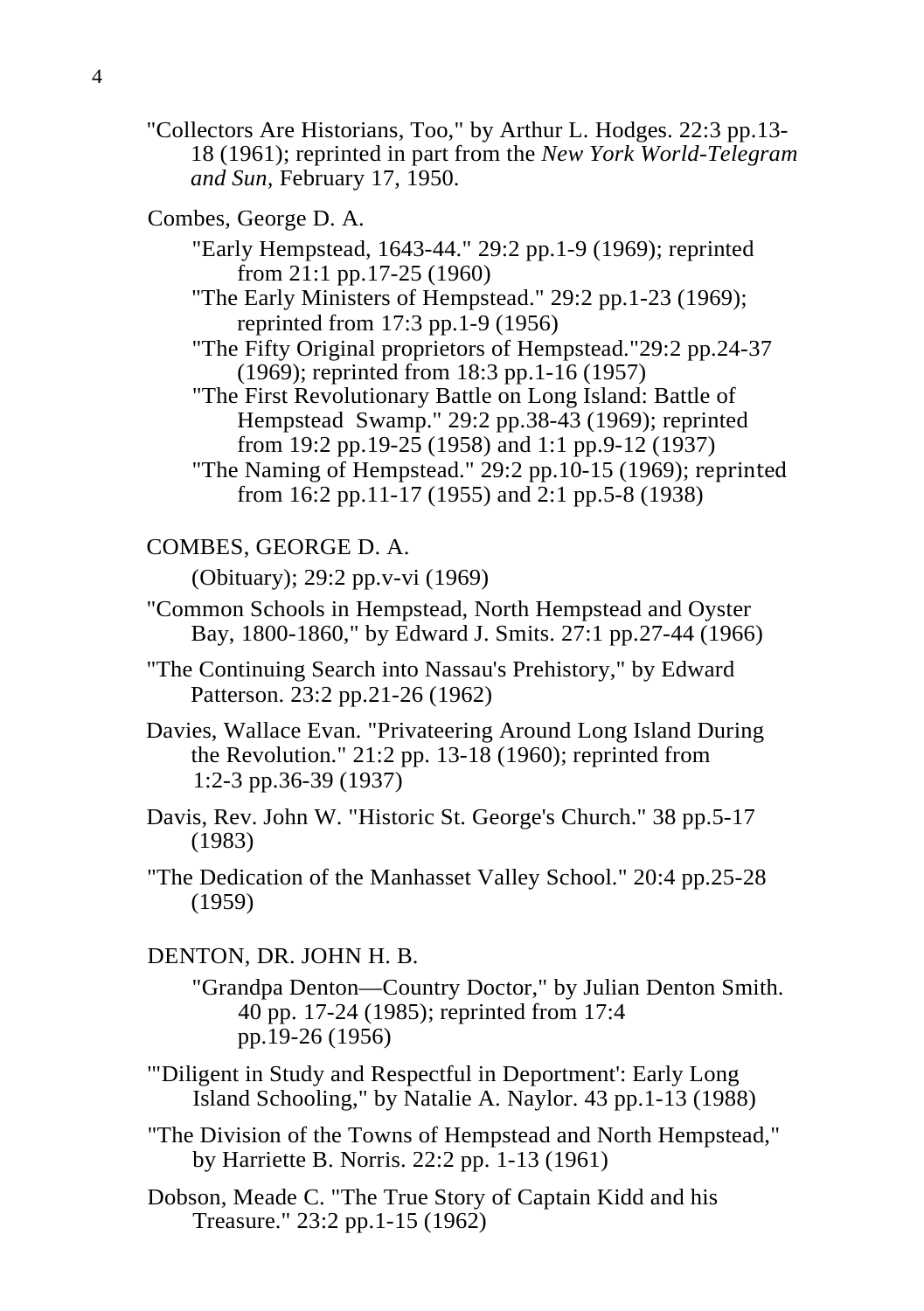Dunbaugh, Edwin A.

"Overnight Steamboats on Long Island Sound." 20:2 pp. 1-10 (1959)

"Recent Steamboats of Long Island Sound." 20:4 pp.13-23 (1959)

# DUTCH REFORMED CHURCH

- "A House Divided: The Tradition of Dissent in the Colonial Dutch Churches on Long Island," by Randall H. Balmer. 42 pp.11-17 (1987)
- Dykstra, David L. "Patent-Medicine Advertising on Long Island 1870-1900." 19:3 pp.1-14 (1958)

"Early Hempstead, 1643-44," by George D. A. Combes. 29:2 pp.1-9 (1969); reprinted from 21:1 pp.17-25 (1960)

"Early Ministers of Hempstead," by George D. A. Combes. 29:2 pp.16-23 (1969); reprinted from 17:3 pp.1-9 (1956)

- "An Early 19th-Century Physician: Dr. Thomas Garvie," by Peter Luyster Van Santvoord. 27:1 pp.11-26 (1966)
- "East Island is now Morgan Island," by Ernest D. Marshall. 40 pp.25-32 (1985)

#### EAST MEADOW

- "East Meadow, 1658-1958," by Semon H. Springer. 19:3 pp.27-38 (1958)
- "Echoes of Belmont Park," by Richard A. Winsche. 25:2 pp.15-33 (1964)

"The Effect of the American Revolution on the Anglican Clergy on Long Island," by Robert F. Bauer. 30:1-2 pp.22-34 (1970)

"Eighteenth Century Great Neck," by Mildred G. Morgenstern. 19:2 pp.1-18 (1958)

"Elmer A. Sperry," by Preston R. Bassett. 21:4 pp.1-11 (1960)

- "Elmy Valentine" (memorial), by Nicholas A. Meyer 43 pp.xi-xii (1988)
- "The Emergence of Long Island's Gold Coast," by Dennis P. Sobin. 28:1 pp.24-35 (1967)
- "An English Quaker [Samuel Bownas] Visits Long Island in 1702," by Roy W. Moger. 37 pp.37-50 (1982)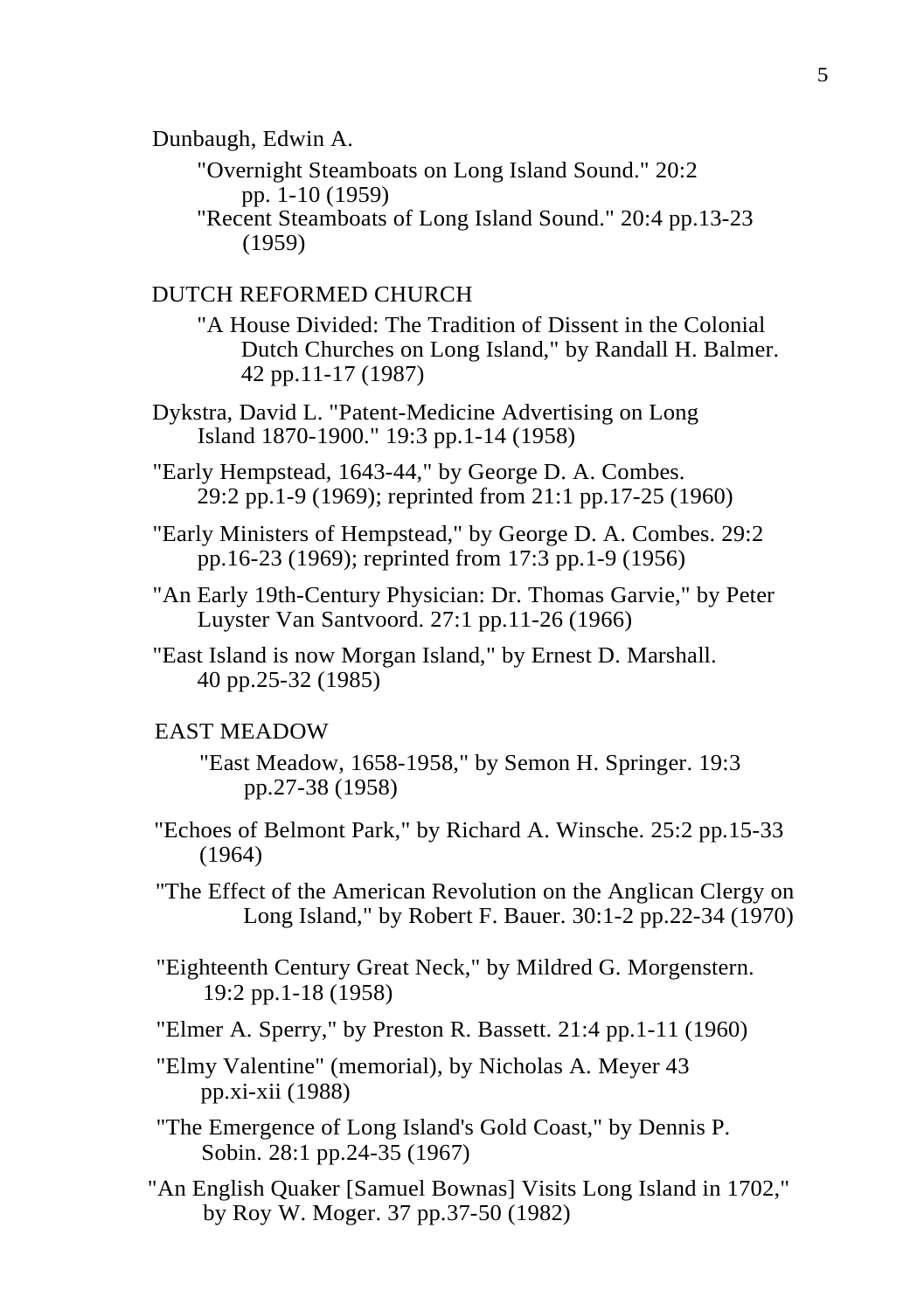EPISCOPALIANS—see ANGLICANS.

- "Ernest Davis Marshall" (picture), (memorial by Myron H. Luke), 43 pp.viii-x (1988)
- Evers, J. (Painting of Oliver's Eagle Mill), 25:2 frontispiece (1964)
- "The Fifty Original Proprietors of Hempstead," by George D. A. Combes. 29:2 pp.24-37 (1969); reprinted from 18:3 pp. 1- 16 (1957)

# FIRE ISLAND LIGHTHOUSE

- "Fire Island Lighthouse" (picture), 43 p. 14 (1988) "The History and Survival of the Fire Island Lighthouse. Part 1, The Story of the Lighthouse," by Henry R. Bang. 43 pp.15-25 (1988)
- "The History and Survival of the Fire Island Lighthouse. Part 2, The Preservation of the Lighthouse," by Luis E. Bejarano. 43 pp.26-28 (1988)
- "The First Revolutionary Battle on Long Island: Battle of Hempstead Swamp," by George D. A. Combes. 29:2 pp.38-43 (1969); reprinted from 19:2 pp.19-25 (1958) and 1:1 pp.9-12 (1937)
- "The First Years of the Long Island Railroad," by Mildred H. Smith. 19:4 pp.1-12 (1958)

# **FLUSHING**

- "The 1964 World's Fair Area as it was in the Early 1900's"; by John B. Shiel. Part 1, 24:4 pp.1-13 (1963); Part 2, 25:1 pp. 11-22 (1964)
- "Folksongs of the Colonial Period," by William K. Kaiser. 36 pp.11- 24 (1981); reprinted from 12:2 pp.24-36 (1951)
- "The Founding of Hofstra College," by Edward J. Smits. 40 pp.1-16 (1985)
- "Four Civil War Letters . . . A Hundred Years After." 24:3 pp. 12-24 (1963)

"Frank M. Warner" (picture and obituary), 35 pp.vi-vii (1980)

# FREEPORT

"The Story of the First Presbyterian Church of Freeport, 1840- 1940," by Julian Denton Smith. 24:2 pp.1-15 (1963)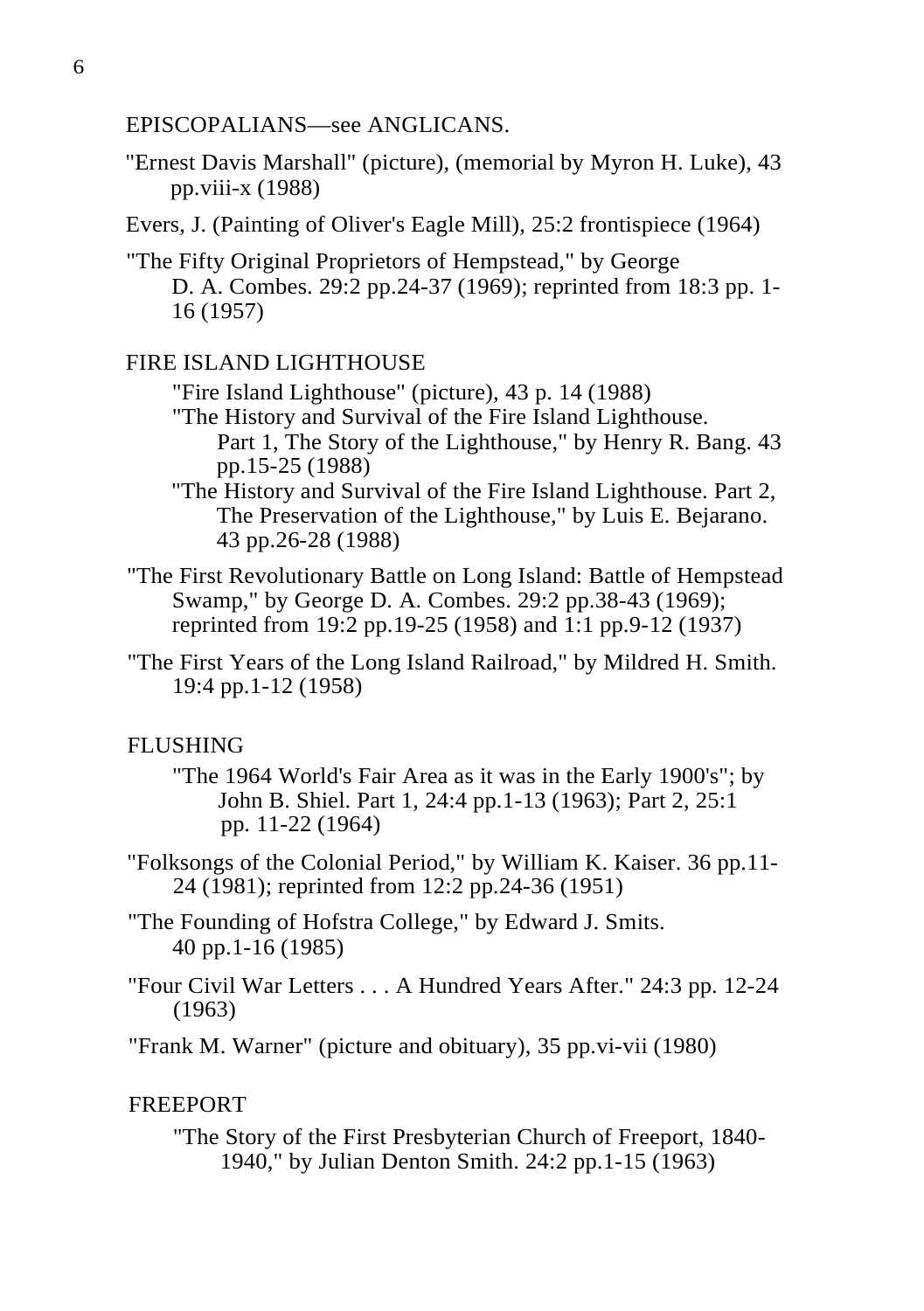#### FRIENDS ACADEMY

"Gideon Frost's School" (picture), 38 p.18 (1983)

- "The Story of Friends Academy," by William M. Masland. 38 pp.19-35 (1983)
- "The Story of Friends Academy," by Peter L. Van Santvoord. 23:4 pp.1-11 (1962)

# GARDEN CITY

- "A. T. Stewart and Garden City," by Roger A. Wines. 19:1 pp.l-15 (1958)
- "Camp Winfield Scott," by Mrs. Irwin [Mildred H.] Smith. 25:3 pp.43-50 (1964-65)
- "Garden City's Gay and Good Nineties," by Mrs. Irwin [Mildred H.] Smith. 22:1 pp.16-26 (1961)
- "The Story of St. Paul's School," by Ernest D. Marshall. 36 pp.27-37 (1981)
- "When Garden City Became a Cathedral Town," by Mrs. Irwin [Mildred H.] Smith. 23:1 pp. 1-9 (1962)
- "Garden City's Gay and Good Nineties," by Mrs. Irwin [Mildred H.] Smith. 22:1 pp.16-26 (1961)

# GARVIE, DR. THOMAS

- "An Early 19th-Century Physician: Dr. Thomas Garvie," by Peter Luyster Van Santvoord. 27:1 pp.11-26 (1966)
- Gates, Arnold. "Nassau County in the Civil War," 24:1 pp.1-11 (1963)
- "George Henry Hauser" (obituary), 19:2 pp.27-28 (1958)
- "George Henry Hauser 1896-1958" (memorial by Preston R. Bassett), 19:3 pp.vii-ix (1958)
- "George Ritchie Latham" (picture), (obituary by Nicholas Meyer), 37 pp.viii-x (1982)
- Gerry, Dr. Roger. "The Roslyn Historic District." 28:1 pp.1-13 (1967)
- Gibbs, Alonzo. "Portrait of a Long Island Town [Valley Stream in the 1920s]." 29:1 pp.10-17 (1969)
- "Gideon Frost's School" (picture), 38 p.18 (1983)

#### GOLD COAST - LONG ISLAND

"The Emergence of Long Island's Gold Coast," by Dennis P. Sobin. 28:1 pp.24-35 (1967)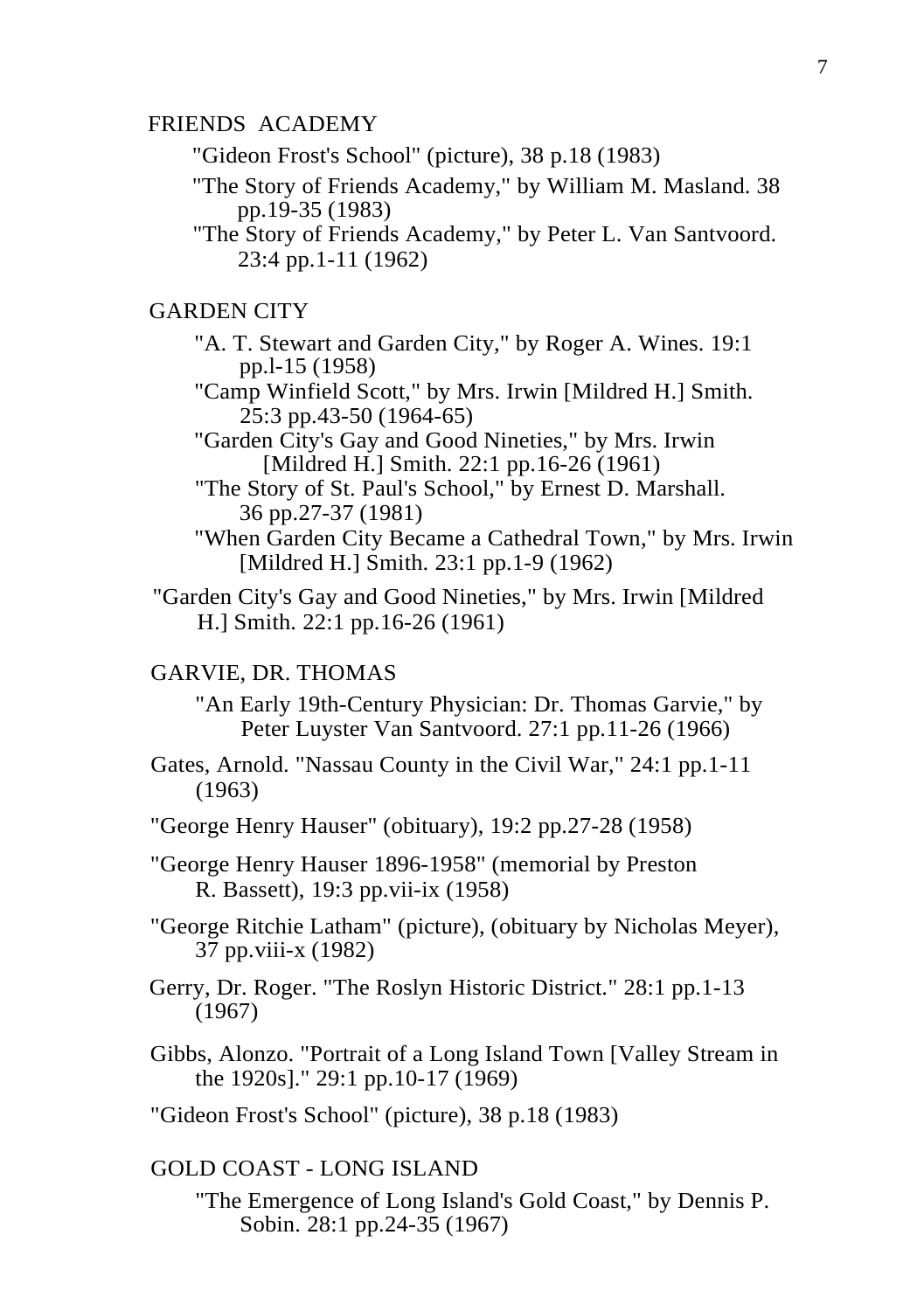- "The Golden Anniversary: Review and Challenge," by James J. Heslin. 27:1 pp.1-10 (1966)
- "Government in Nassau: Its Formative Years—1900-1930," by Edward J. Smits. 29:1 pp.18-42 (1969)
- "Grandpa Denton—Country Doctor," by Julian Denton Smith. 40 pp. 17-24 (1985); reprinted from 17:4 pp. 19-26 (1956)

# GREAT NECK

"Eighteenth Century Great Neck," by Mildred G. Morgenstern. 19:2 pp.1-18 (1958)

- Haaverstein, S. Eric. "Whaleboat Warfare in the War for Independence." 19:3 pp.15-25 (1958)
- Halaby, Najeeb E. "The Spirit of St. Louis." 28:1 pp.14-23 (1967)
- Hall, Courtney R. "The Van der Doncks and the Onderdoncks." 21:2 pp. 19-26 (1960)
- "The Hard Pressed Vestryman," by Bernice Marshall. 27:2 pp.33-35 (1966)

# HAUSER, GEORGE HENRY.

"George Henry Hauser" (obituary), 19:2 pp.27-28 (1958)

"George Henry Hauser. 1986-1958" (memorial by Preston R. Bassett), 19:3 pp.vii-ix (1958)

# HEMPSTEAD

"Common Schools in Hempstead, North Hempstead and Oyster Bay, 1800-1860," by Edward J. Smits. 27:1 pp.27-44 (1966)

"The Division of the Towns of Hempstead and North Hempstead," by Harriette B. Norris. 22:2 pp.1-13 (1961)

- "Early Hempstead, 1643-1644," by George D. A. Combes. 29:2 pp.1-9 (1969); reprinted from 21:1 pp.17-25 (1960)
- "The Early Ministers of Hempstead," by George D. A. Combes. 29:2 pp.16-23 (1969); reprinted from 17:3 pp.1-9 (1956)
- "The Fifty Original Proprietors of Hempstead," by George D. A. Combes. 29:2 pp.24-37 (1969); reprinted from 18:3 pp.1-16 (1957)
- "The First Revolutionary Battle on Long Island: Battle of Hempstead Swamp," by George D. A. Combes. 29:2 pp. 38- 43 (1969); reprinted from 19:2 pp.19-25 (1958) and 1:1 pp.9-12 (1937)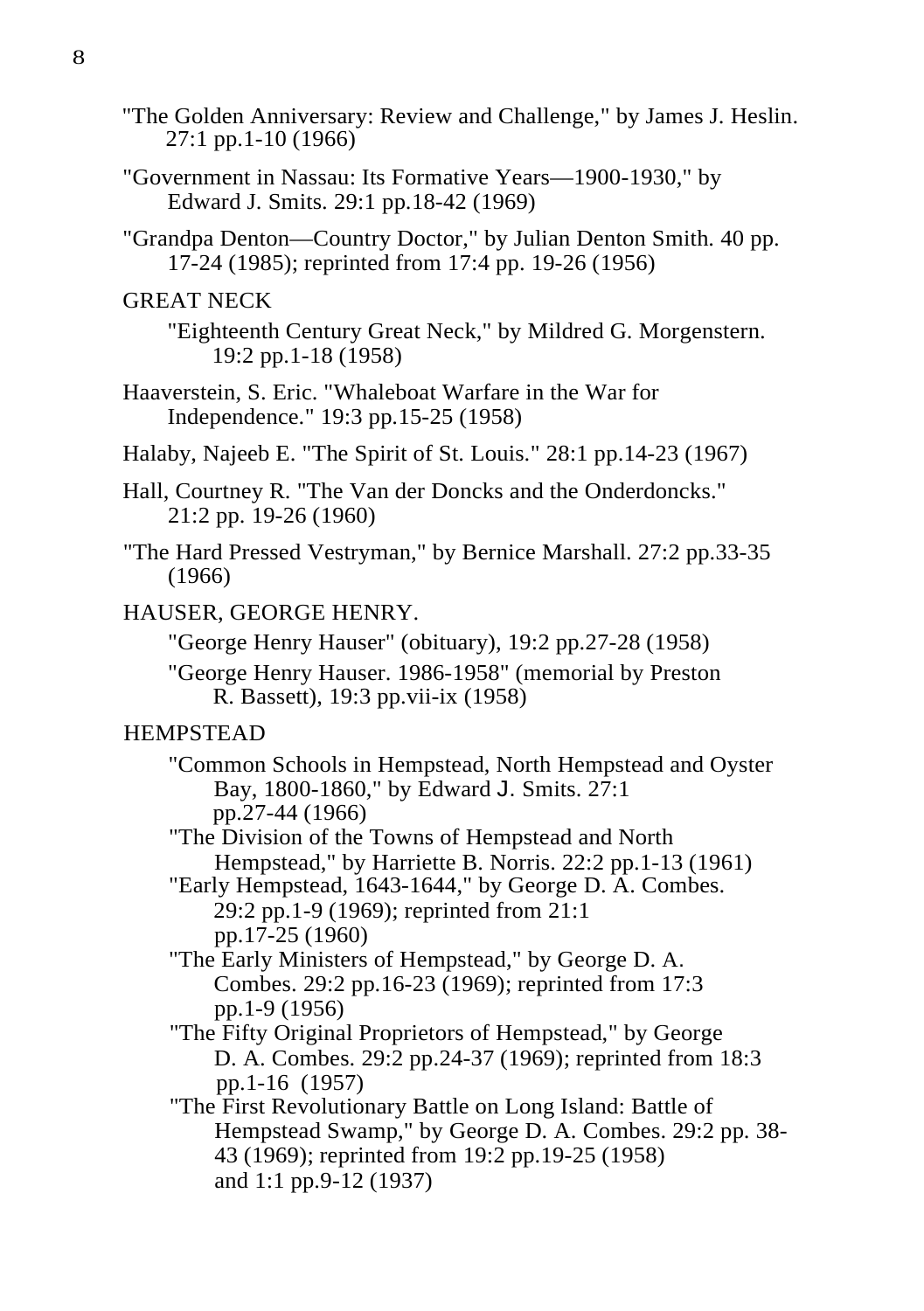- "The Hempstead Plains," by Maxwell C. Wheat, Jr. 39 pp.15-23 (1984)
- "The Hempstead Plains: America's First Prairie," by Wayne G. Seyfert. 33:2 pp.3-16 (1973)
- "Hempstead's Colonial Patents," by Harriette B. Norris. 33:2 pp.19-29 (1973)
- "Historic St. George's Church," by Rev. John W. Davis. 38 pp.5-17 (1983)
- "Mill River," by Preston R. Bassett. 25:2 pp.1-14 (1964)
- "The Naming of Hempstead," by George D. A. Combes. 29:2 pp.10-15 (1969); reprinted from 16:2 pp.11-17 (1955) and 2:1 pp.5-8 (1938)
- "A New Look at the First Settlers," by Bernice Marshall. 30:1-2 pp.1-10 (1970)
- "Peter Cooper and Hempstead," by Semon H. Springer. 20:3 pp.1-11 (1959)
- "South Shore Millers of Hempstead Town—The Indispensable Few," by Clinton E. Metz. 35 pp.35-45 (1980)
- "Towns of Hempstead, North Hempstead and Oyster Bay" (map), 32:1 frontispiece (1972)

# HEMPSTEAD PLAINS

- "The Hempstead Plains," by Maxwell C. Wheat, Jr. 39 pp. 15-23 (1984)
- "The Hempstead Plains: America's First Prairie," by Wayne G. Seyfert. 33:2 pp.3-16 (1973)
- "The Pastoral Period of Western Long Island," by Bernice Schultz. 39 pp.24-32 (1984); reprinted from *New York History* 21:1 (1940)
- "The Hempstead Plains," by Maxwell C. Wheat, Jr. 39 pp.15-23 (1984)
- "The Hempstead Plains: America's First Prairie," by Wayne G. Seyfert. 33:2 pp.3-16 (1973)
- "Hempstead's Colonial Patents," by Harriette B. Norris. 33:2 pp.19-29 (1973)
- "Henry Learmonth" (picture and obituary), 35 pp.viii-ix (1980)
- Heslin, James J. "The Golden Anniversary: Review and Challenge." 27:1 pp.1-10 (1966)
- Hewlett, John A. "Josiah Martin's Country Seat. The Story of Rock Hall." 23:3 pp.14-21 (1962)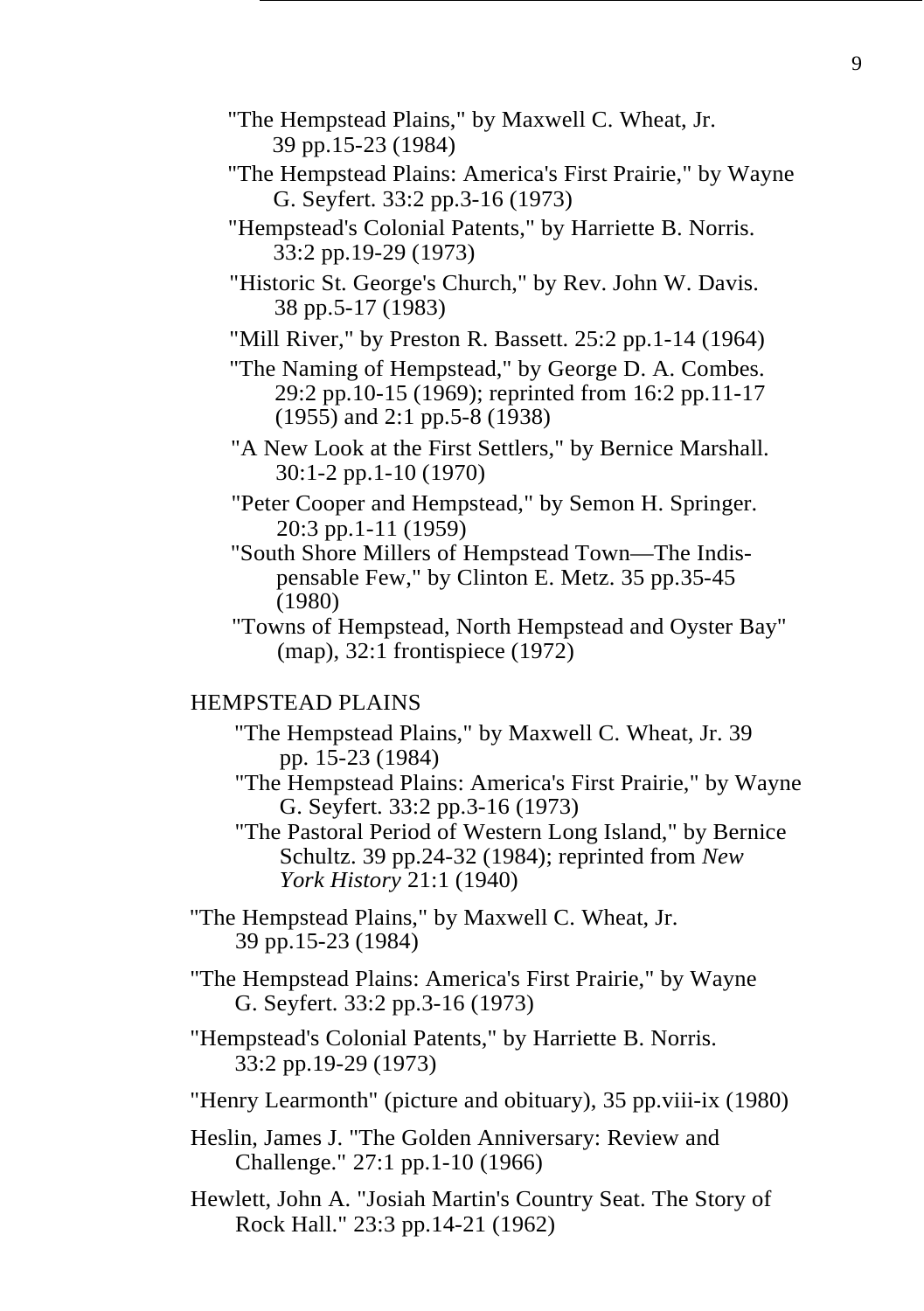HEWLETT FAMILY

"Portrait of an Old House: The Hewlett Homestead, Port Washington," by Dr. Milton Hopkins. 36 pp. 1-10 (1981) "Hewlett Homestead" (picture), 36 frontispiece (1981)

"High Hill Beach," by Julian Denton Smith. 32:2 pp.1-14 (1972)

"The Historic House—A Definition," by Charles F. Montgomery. 21:3 pp.19-24 (1960); reprinted from *Museum News* (September, 1959)

"Historic Mitchel Field," by Elizabeth Brown. 20:1 pp.1-11 (1959)

"Historic Preservation in North Hempstead: A History of Success and Failure," by George L. Williams. 41 pp.17-32 (1986)

"Historic St. George's Church," by Rev. John W. Davis 38 pp.5-17 (1983)

"The History and Survival of the Fire Island Lighthouse. Part 1, The Story of the Lighthouse," by Henry R. Bang. 43 pp.15-25 (1988)

"The History and Survival of the Fire Island Lighthouse. Part 2, The Preservation of the Lighthouse," by Luis E. Bejarano. 43 pp.26-28 (1988)

"The History of the Nassau County Historical Society," by Arthur L. Hodges. 26:2 pp.1-31 (1965)

"A History of the Use and Control of the Ground Waters of Long Island," by William E. McCauley. 21:2 pp.1-12 (1960)

Hodges, Arthur L.

"Collectors Are Historians Too." 22:3 pp.13-18 (1961); reprinted from the *New York World-Telegram and Sun*  (February 17, 1950)

"The History of the Nassau County Historical Society." 26:2 pp.1-31 (1965)

HODGES. ARTHUR L.

"Arthur L. Hodges" (obituary), 32:1 pp.38-39 (1972)

#### HOFSTRA UNIVERSITY

"The Founding of Hofstra College," by Edward J. Smits. 40 pp.1-16 (1985)

Hopkins, Dr. Milton. "Portrait of an Old House: The Hewlett Homestead, Port Washington." 36 pp.1-10 (1981)

"A House Divided: The Tradition of Dissent in the Colonial Dutch Churches on Long Island," by Randall H. Balmer 42 pp.11-17 (1987)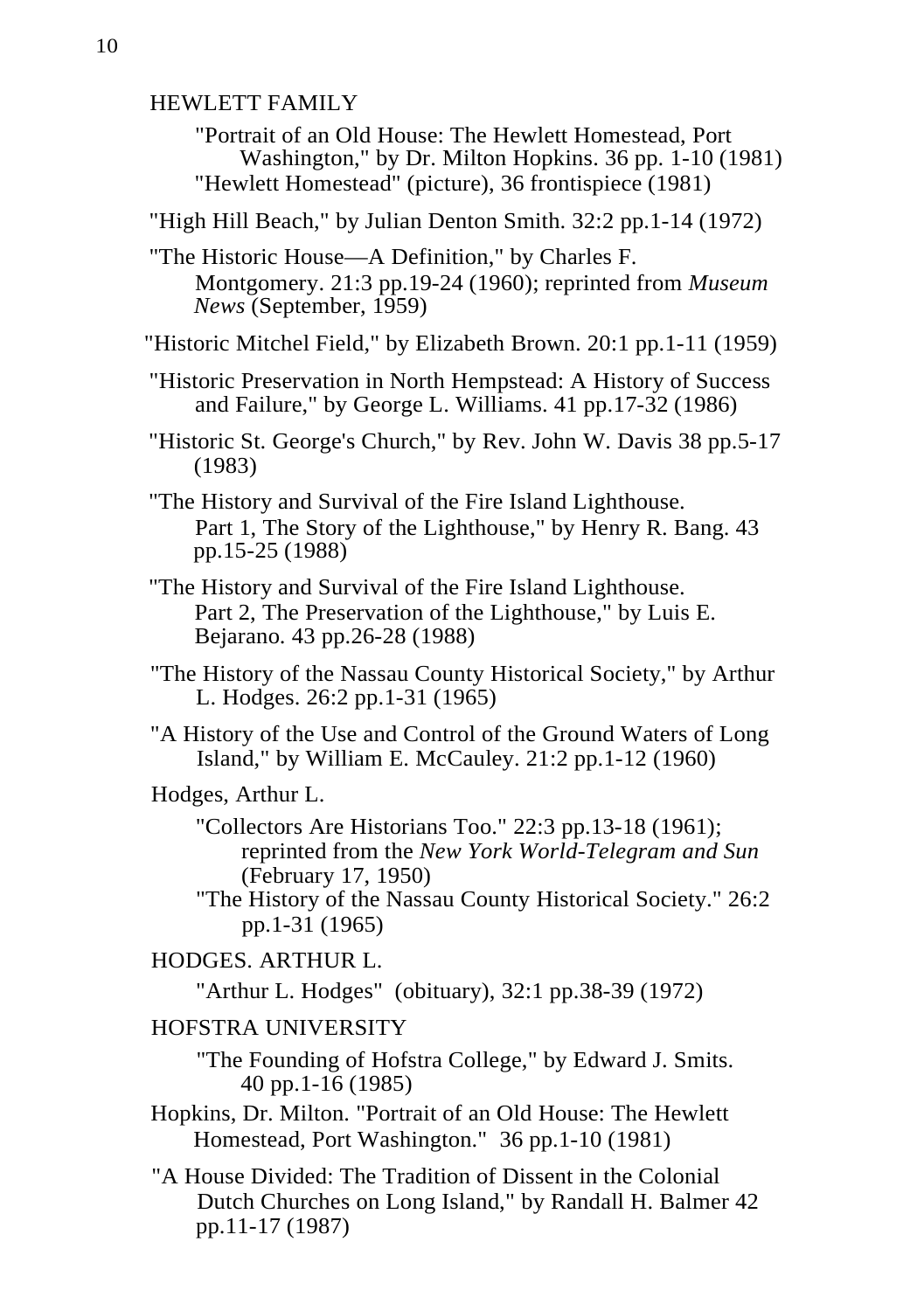- "Hyde Park, Long Island," by Mrs. Irwin [Mildred H.] Smith. 42 pp. 19-38 (1987); reprinted from 31:1-2 pp.1-20 (1971)
- "I Remember Sea Cliff," by Charles E. Ransom. 23:3 pp.1-13 (1962)

"Incidents in Plandome History," by William S. Thomas, M.D. 20:3 pp.13-19 (1959); reprinted from 11:1 pp.17-23 (1948)

## INDIANS—LONG ISLAND

"Material Culture of the Long Island Indian"; by Robert R. Coles. 20:4 pp.1-11 (1959); reprinted from 4:2 pp.51- 58 (1941)

#### Jackson, Marion F.

"Old Jericho and its Quakers." 35 pp.19-33 (1980); reprinted from 22:1 pp.1-15 (1961)

#### JACKSON, MARION F.

"Marion F. Jackson'' (picture), (obituary by Mrs. Myron C. Mitchell), 38 pp.vi, 1-2 (1983)

"Janet W. Rathburn" (picture), (obituary by Mrs. James [Jean] Neiswinter), 42 p.ix (1987)

#### **JERICHO**

"The Jericho Historic Preserve," by Richard A. Winsche. 39 pp.1-14 (1984)

"Old Jericho and its Quakers," by Marion F. Jackson. 35 pp.19-33 (1980); reprinted from 22:1 pp.1-15 (1961)

"Jesse Merritt." (picture), (obituary by Myron H. Luke), 19:1 Supplement frontispiece, pp.1-3 (1958)

# JONES BEACH

"High Hill Beach," by Julian Denton Smith. 32:2 pp.1-14

(1972) "Jones Beach Before the Throngs," by Julian Denton Smith. 31:1-2 pp.21-29 (1971)

# JONES, SAMUEL

"Samuel Jones of West Neck: His Role as a Leader in Early New York State Politics," by Edward J. Smits. 42 pp.1-9 (1987)

"Josiah Martin's Country Seat. The Story of Rock Hall," by John A. Hewlett. 23:3 pp.14-21 (1962)

"Julian Denton Smith" (picture and obituary), 34:1 pp.iv-vi (1975)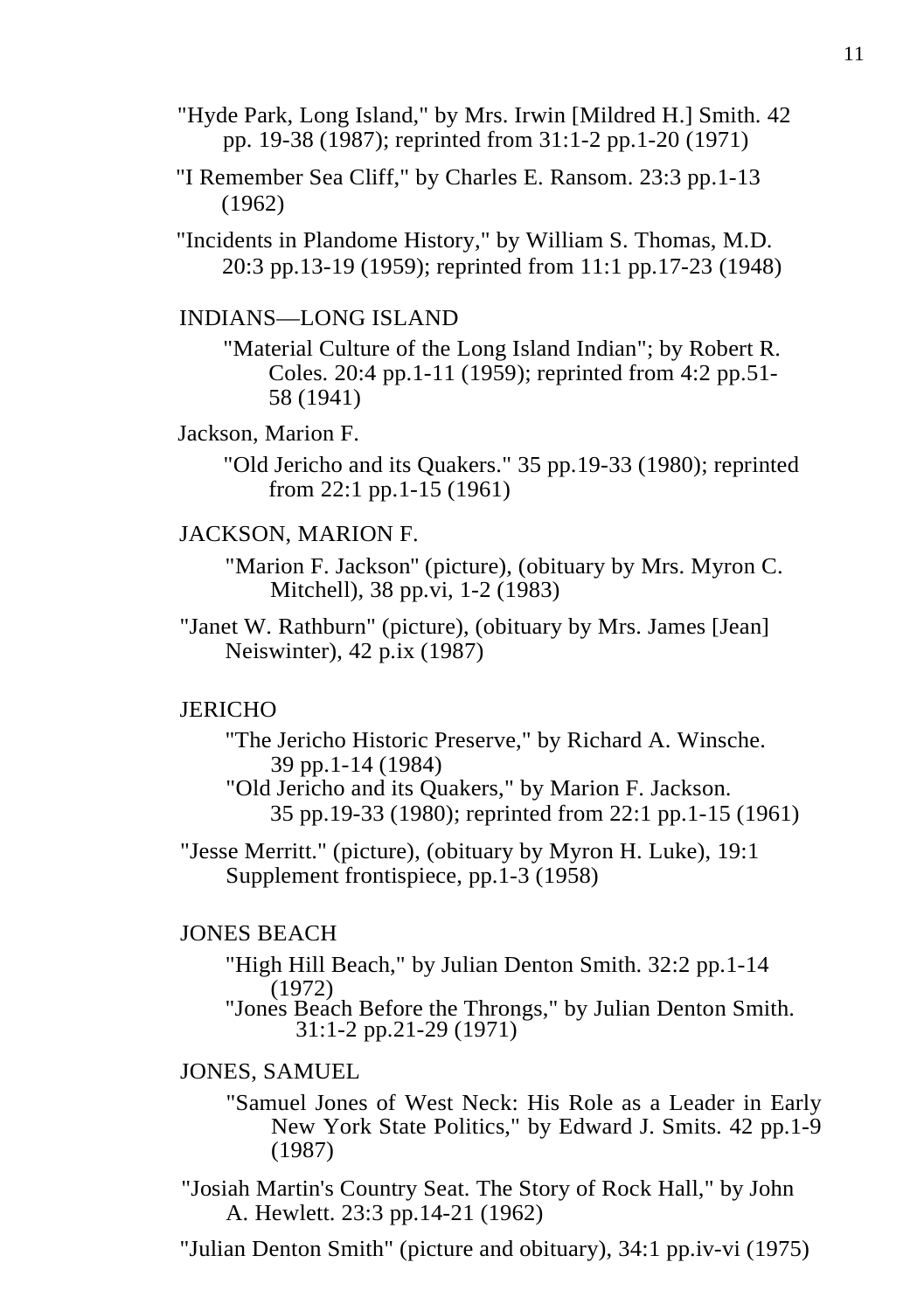Kaiser, William K.

"Folksongs of the Colonial Period." 36 pp.11-24 (1981); reprinted from 12:2 pp.24-36 (1951) "The Visit of the R-34."  $26:2$  pp.49-60 (1965)

# KAISER, WILLIAM K.

"William K. Kaiser" ( picture), (obituary by Myron H. Luke), 42 pp.vi-viii (1987)

#### LATHAM, GEORGE RITCHIE

"George Ritchie Latham" (picture), (obituary by Nicholas Meyer), 37 pp.viii-x (1982)

Le Boeuf, Randall J., Jr. "The Lost Village of Wheatly." 32:1 pp. l-18 (1972)

#### LEARMONTH, HENRY

'"Henry Learmonth" (picture and obituary), 35 pp.viii-ix (1980)

# LEXINGTON (STEAMBOAT DISASTER)

''Awful Conflagration of the Steam Boat Lexington in Long Island Sound" (picture), 41 p.viii (1986)

# LINDBERGH, CHARLES

"The Spirit of St. Louis," by Najeeb E. Halaby. 28:1 pp.14-23 (1967)

# LONG ISLAND—HISTORY

"This Long Island," by Myron H. Luke. 35 pp.1-17 (1980)

"Long Island Christmases," by Julian Denton Smith. 34: 1 pp.3-10 (1975)

"Long Island Domestic Architecture of the Colonial and Federal Periods," by Barbara Ferris Van Liew. 33:1 pp.1-27 (1973)

''The Long Island Motor Parkway. 1908-1930," by Louise Carter Smith. 22:2 pp.14-27 (1961); reprinted from 12:1 pp.28-40 (1950)

# LONG ISLAND RAILROAD

"The First Years of the Long Island Railroad," by Mildred H. [Mrs. Irwin] Smith. 19:4 pp.1-12 (1958)

"The Lost Village of Wheatly," by Randall J. Le Boeuf, Jr. 32:1 pp.1-18 (1972)

Lawson, Norine Grant. "Some Taxes of a Hundred Years Ago." 27:2 pp.36-40 (1966)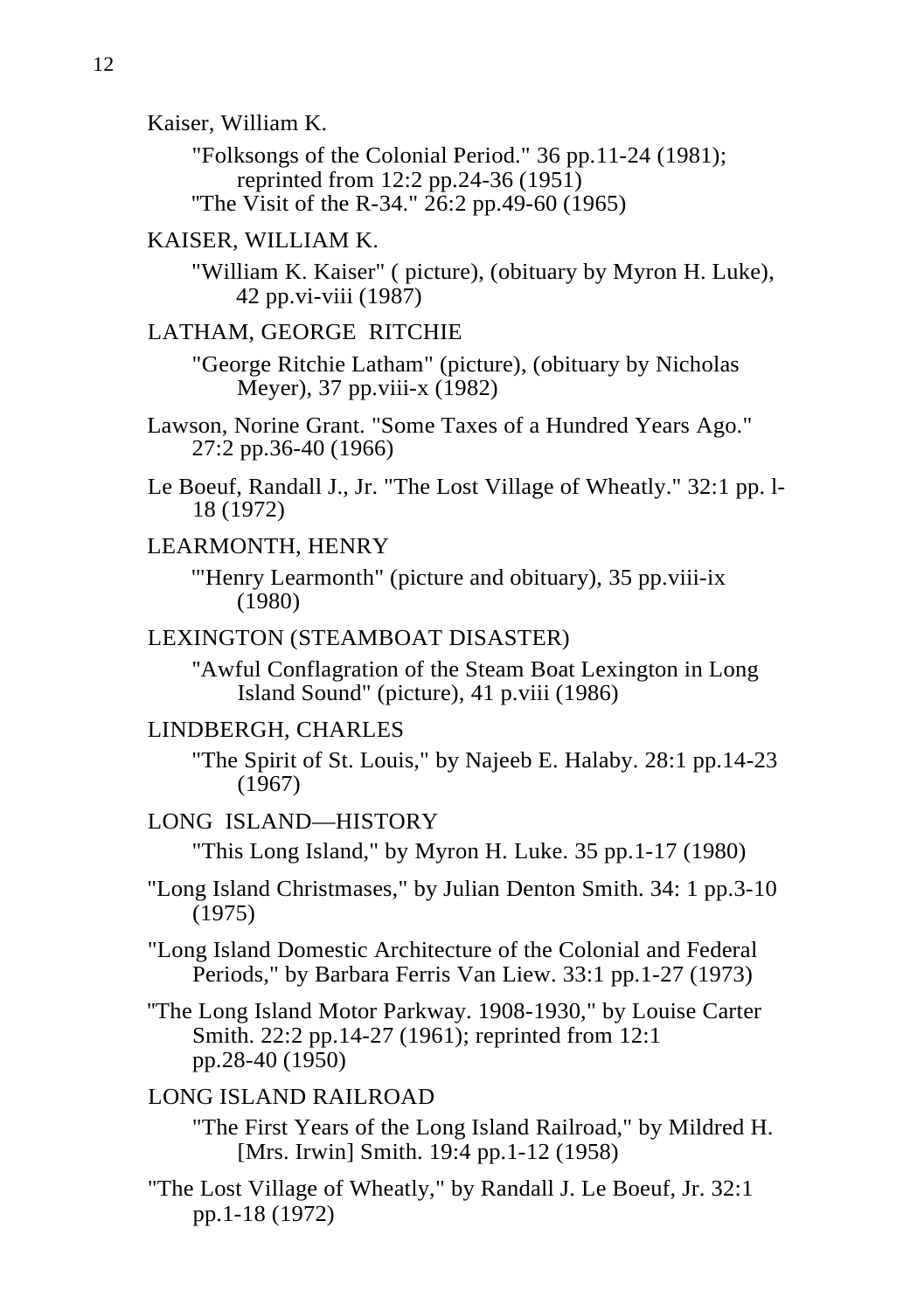#### Luke, Myron H.

"The American Revolution on Long Island." 32:1 pp.19-32 (1972) [reprinted 55 pp.1-12 (2000)] "Captain John Underhill and Long Island." 25:1 pp.1-10 (1964) "Ernest Davis Marshall" (memorial), 43 pp.viii-x (1988) "Jesse Merritt" (obituary), 19:1 Supplement pp.1-3 (1958) "This Long Island." 35 pp.1-17 (1980) "William F. Ploch" (obituary), 40 pp.vii-ix (1985)

"Mabel W. Merritt" (obituary), 23:2 p.20 (1962)

# MANHASSET VALLEY SCHOOL

"The Dedication of the Manhasset Valley School." 20:4 pp.25-28 (1959)

"Marion F. Jackson" (picture), (obituary by Mrs. Myron C. Mitchell), 38 pp.vi, 1-2 (1983)

# Marshall, Bernice

"The Hard-Pressed Vestryman." 27:2 pp.33-35 (1966) "A New Look at the First Settlers." 30:1-2 pp.1-10 (1970) "Ye Olde Tyme Sinnes." 41 pp.33-40 (1986); reprinted from 24:2 pp.16-23 (1963)

# MARSHALL, BERNICE SCHULTZ

"Bernice Schultz Marshall" (picture and obituary), 33:2 pp.viiiix (1973)

# Marshall, Ernest D.

"The Story of St. Paul's School." 36 pp.27-37 (1981)

"East Island Is Now Morgan Island." 40 pp.25-32 (1985)

## MARSHALL, ERNEST DAVIS

"Ernest Davis Marshall" (picture), (memorial by Myron H. Luke), 43 pp.viii-x (1988)

"Ma'shin' Seas'n," by Julian Denton Smith. 34:1 pp.13-20 (1975); reprinted from 20:1 pp.12-18 (1959)

Masland, William M. "The Story of Friends Academy." 38 pp.19-35 (1983)

"The Material Culture of the Long Island Indian," by Robert R. Coles. 20:4 pp.1-11 (1959); reprinted from 4:2 pp.51-58 (1941)

# MATINECOCK

"Old Matinecock," by George William Cocks. 22:4 pp.1-11 (1961)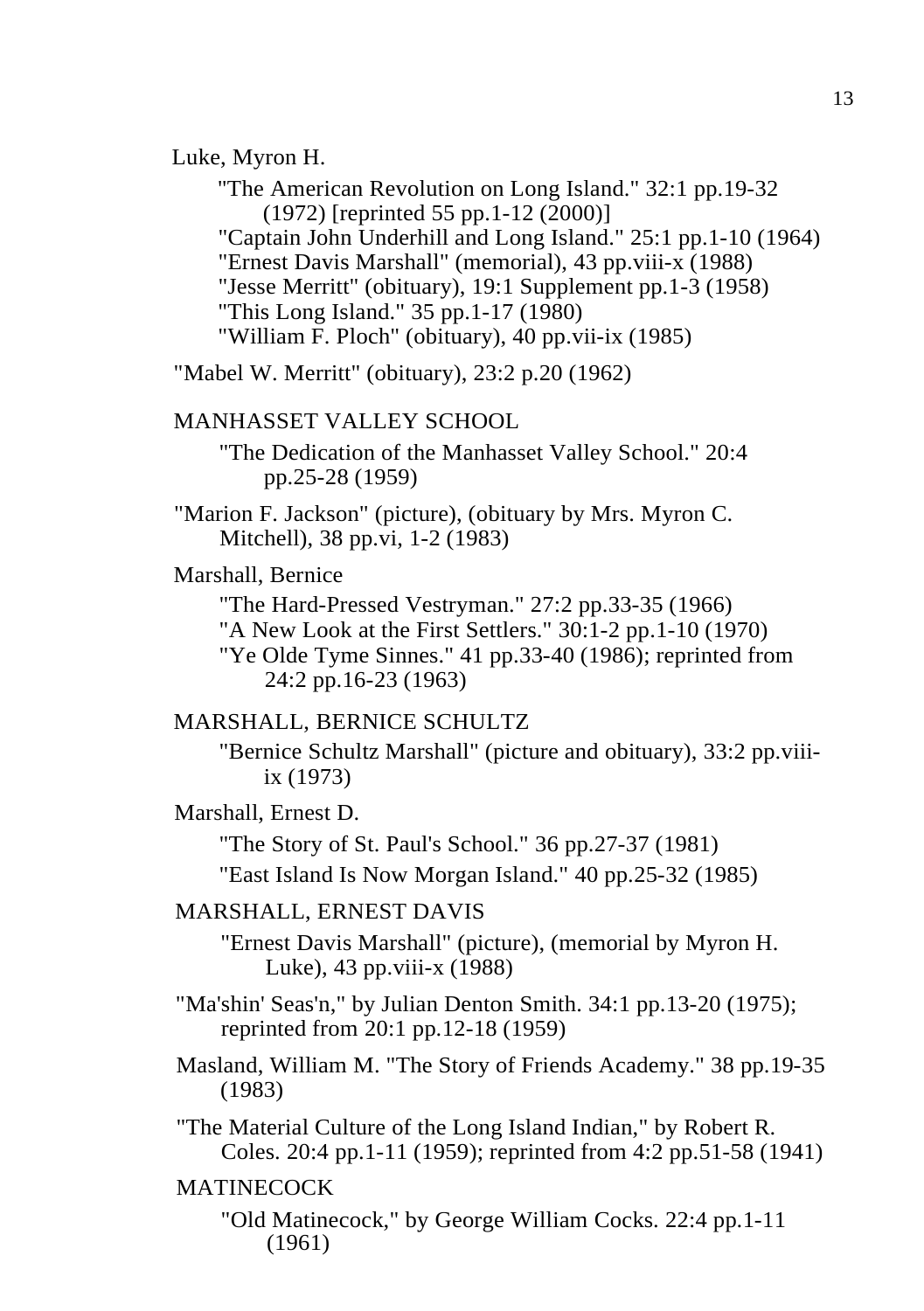McCauley, William E. "A History of Use and Control of the Ground Waters of Long Island." 21:2 pp.1-12 (1960)

McGee, Dorothy Horton. "Raynham Hall, 1738-1960": Part 1, 21:3 pp.1-18 (1960); Part 2, 21:4 pp.24-34 (1960)

Merritt, Jesse. "William Sidney Mount and his Brothers." 19:1 Supplement pp.5-12 (1958)

#### MERRITT, JESSE

"Jesse Merritt" (picture and obituary), 19:1 Supplement frontispiece, pp.1-3 (1958)

"Jesse Merritt" (tributes to), 19:1 Supplement pp.13-21 (1958)

MERRITT, MABEL W.

"Mabel W. Merritt" (obituary), 23:2 p.20 (1962)

# METHODIST CHURCH

"A Brief History of the Plainview Methodist Church," by Anne Raybin. 24:4 pp.14-25 (1963)

Metz, Clinton E. "South Shore Millers of Hempstead Town—The Indispensable Few." 35 pp.35-45 (1980)

#### Meyer, Nicholas A.

"George Ritchie Latham" (obituary), 37 pp.ix-x (1982) "Elmy Valentine" (memorial), 43 pp. xi-xii (1988)

Meyer, Sylvia. "Travel to and from Old Port Washington." 25:3 pp.21-36 (1964-5)

"Mill River," by Preston R. Bassett. 25:2 pp.1-14 (1964)

# MILLS

"Mill River," by Preston R. Bassett. 25:2 pp.1-14 (1964) "Oliver's Eagle Mills" (painting by J. Evers), 25:2 frontispiece (1964) "South Shore Millers of Hempstead Town—The Indispensable Few," by Clinton E. Metz. 35 pp.35-45 (1980)

# MINEOLA FAIR

"Mineola Fair Grounds" (lithograph), 37 p.28 (1982); reprinted from 27:2 frontispiece (1966) "Building the Fair Grounds," by Mrs. Irwin [Mildred] Smith.

Mitchell, Mrs. Myron C. "Marion F. Jackson" (obituary), 38 pp.vi, 1-2 (1983)

<sup>37</sup> pp.29-36 (1982); reprinted from 27:2 pp.1-8 (1966)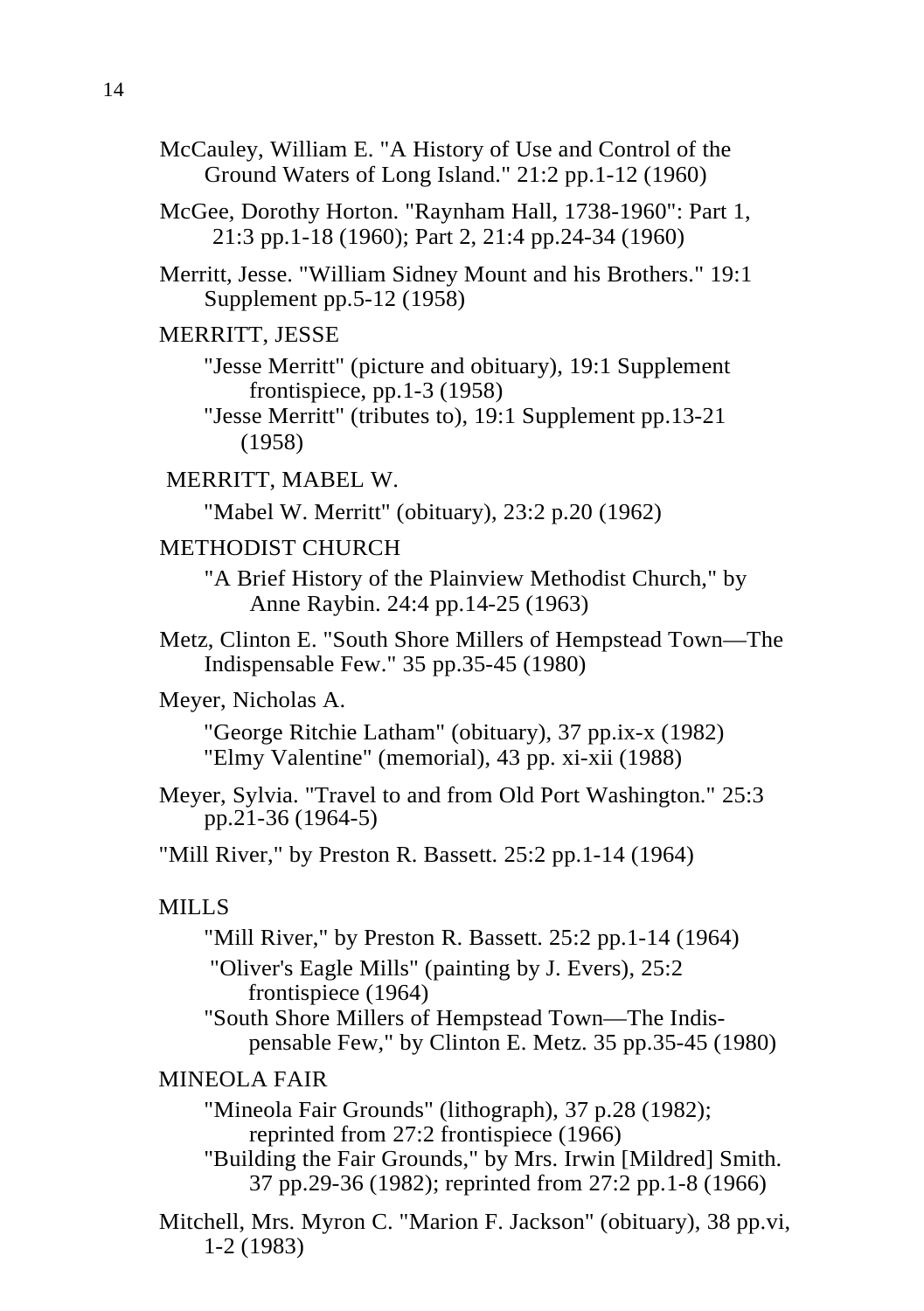- Moger, Roy W. "An English Quaker [Samuel Bownas] Visits Long Island in 1702." 37 pp.37-50 (1982)
- Montgomery, Charles F. "The Historic House—A Definition." 21:3 pp.19-24 (1960); reprinted from *Museum News,* September, 1959

# MORGAN ISLAND

"East Island Is Now Morgan Island," by Ernest D. Marshall. 40 pp.25-32 (1985)

Morgenstern, Mildred G. "Eighteenth-Century Great Neck." 19:2 pp.1-18 (1958)

#### MOUNT, WILLIAM SIDNEY

"William Sidney Mount and his Brothers," by Jesse Merritt. 19:1 Supplement pp.5-12 (1958)

- "A Museum for Nassau," by Edward J. Smits. 22:4 pp.12-19 (1961)
- "My Grandfather—J. Gilbert Smith," by Julian Denton Smith. 29:1 pp.1-9 (1969)
- "The Naming of Hempstead," by George D. A. Combes. 29:2 pp.10- 15 (1969); reprinted from 16:2 pp.11-17 (1955) and 2:1 pp.5-8 (1938)
- "Nassau County Establishes a Museum System," by Edward J. Smits. 37 pp.1-27 (1982)
- NASSAU COUNTY—GOVERNMENT
	- "Government in Nassau: Its Formative Years—1900-1939," by Edward J. Smits. 29:1 pp.18-42 (1969)
- NASSAU COUNTY HISTORICAL SOCIETY
	- "The Golden Anniversary: Review and Challenge," by James J. Heslin. 27:1 pp.1-10 (1966)
	- "The History of the Nassau County Historical Society," by Arthur L. Hodges. 26:2 pp.1-31 (1965)
	- "Remarks on the 75th Anniversary of the Founding of Nassau County, October 19, 1974," by Marcus Christ. 34:1 pp.23-41 (1975)
- "Nassau County in the Civil War," by Arnold Gates. 24:1 pp. 1-11 (1963)

# NASSAU COUNTY MUSEUM

- "A Museum for Nassau," by Edward J. Smits. 22:4 pp.12-19 (1961)
- "Nassau County Establishes a Museum System," by Edward J. Smits. 37 pp.1-27 (1982)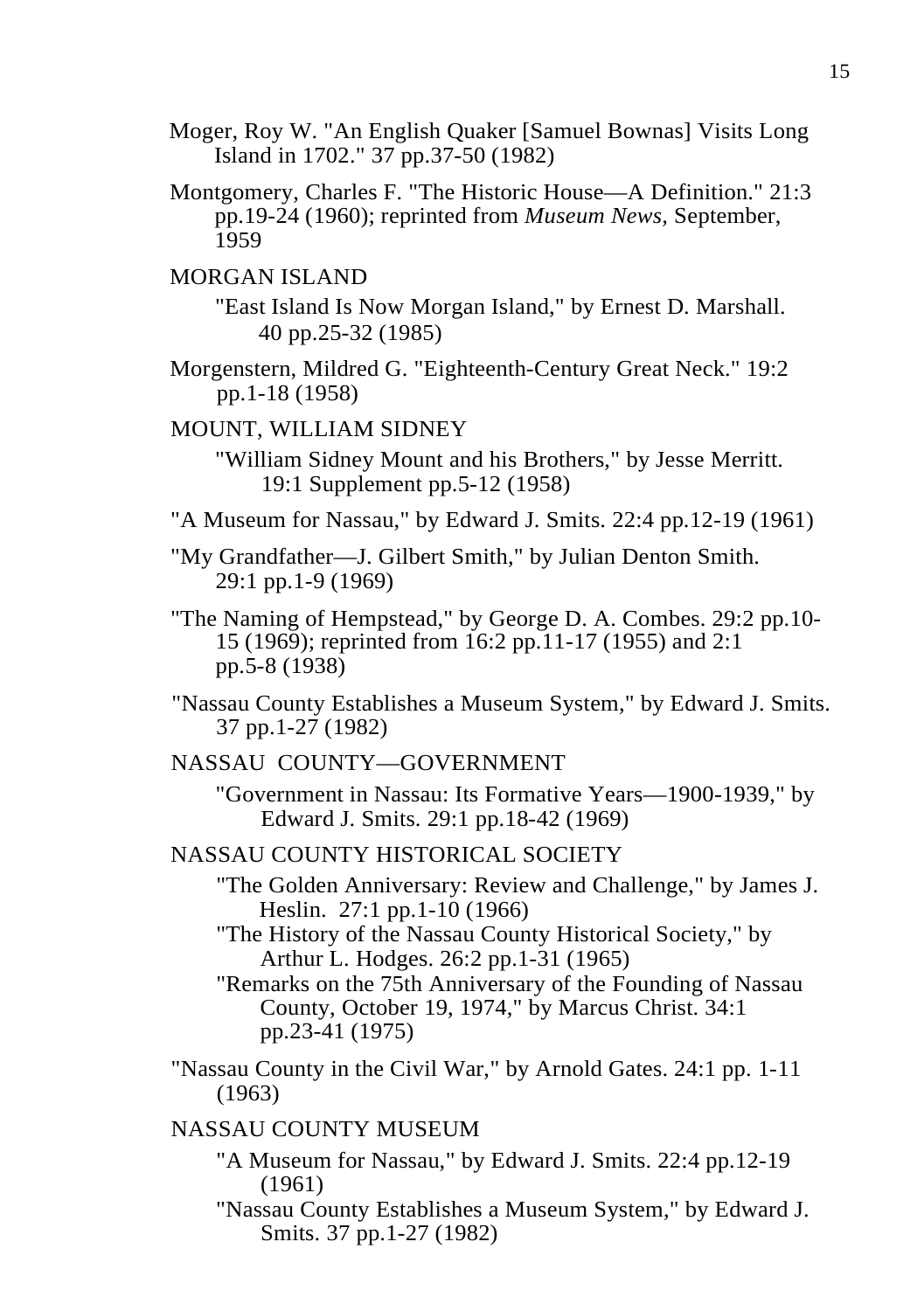- "Nassau Letters of a Century Ago," compiled by Peter Luyster Van Santvoord. 27:2 pp.9-32 (1966)
- "Nassau's Heritage in Documents," by Richard A. Winsche. 23:4 pp.12-24 (1962)
- Naylor, Natalie A. "'Diligent in Study and Respectful in Deportment': Early Long Island Schooling." 43 pp.1-13 (1988)

# NEW HYDE PARK

"Hyde Park, Long Island," by Mrs. Irwin [Mildred] Smith. 42 pp.19-38 (1987); reprinted from 31:1-2 pp. 1-20 (1971)

"A New Look at the First Settlers," by Bernice Marshall. 30:1-2 pp. 1-10 (1970)

# NEW YORK AND HEMPSTEAD RAILROAD

"The Short and Tangled History of the New York and Hempstead RR," by Vincent F. Seyfried. 23:1 pp. 10-17 (1962); reprinted from *Flashes and Ashes* (1957)

"The 1964 World's Fair Area as it was in the Early 1900's," by John B. Shiel. Part 1, 24:4 pp.1-13 (1963); Part 2, 25:1 pp. 11- 22 (1964)

"Noon Inn" (picture), 37 p.xii (1982)

#### Norris, Harriette.

"The Division of the Towns of Hempstead and North Hempstead." 22:2 pp.1-13 (1961) "Hempstead's Colonial Patents." 33:2 pp.19-29 (1973) "The Powell Land Purchase." 20:1 pp.19-22 (1959); reprinted

from 7:1 pp.15-18 (1944)

#### NORTH HEMPSTEAD

- "Common Schools in Hempstead, North Hempstead and Oyster Bay, 1800-1860," by Edward J. Smits. 27:1 pp.27-44 (1966)
- "The Division of the Towns of Hempstead and North Hempstead," by Harriette B. Norris. 22:2 pp.1-13 (1961)
- "Historic Preservation in North Hempstead: A History of Success and Failure," by George L. Williams. 41 pp.17- 32 (1986)

"Towns of Hempstead, North Hempstead and Oyster Bay" (map), 32:1 frontispiece (1972)

# NORTH SHORE—LONG ISLAND

"A Tour of the Historic North Shore of Nassau," by Edward A. Smits. 20:2 pp.11-21 (1959)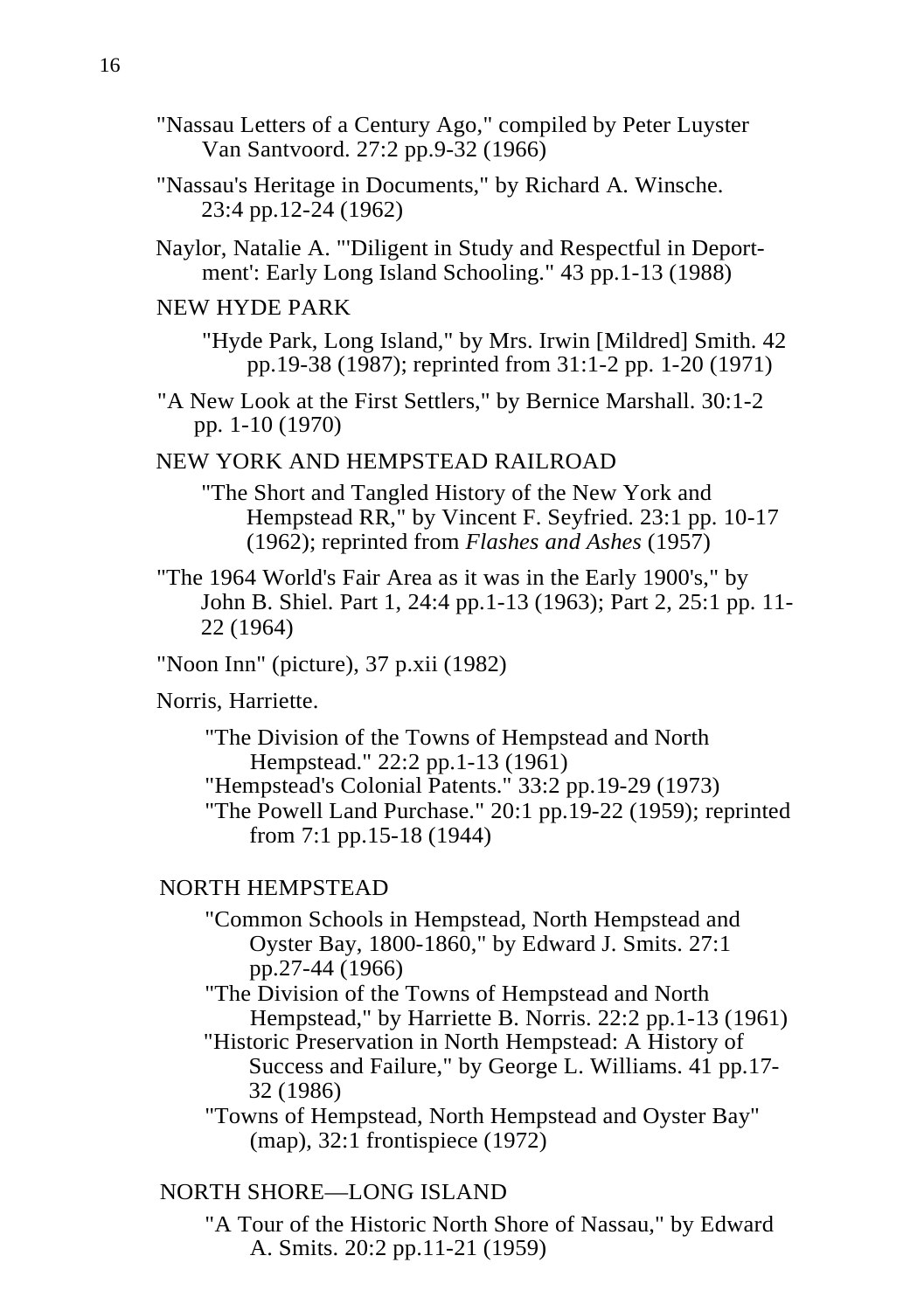- "Notes on the Career of the Northport, Huntington and Oyster Bay Steamboat Company," by David C. Clemens. 33:1 pp.29-34 (1973)
- "Old Jericho and its Quakers," by Marion F. Jackson. 35 pp.19-33 (1980); reprinted from 22:1 pp.1-15 (1961)
- "Old Matinecock," by George William Cocks. 22:4 pp.1-11 (1961)
- "Ye Olde Tyme Sinnes," by Bernice Marshall. 41 pp.33-40 (1986); reprinted from 24:2 pp.16-23(1963)
- "Oliver's Eagle Mills" (painting by J. Evers), 25:2 frontispiece (1964)

# ONDERDONCK FAMILY

- "The Van der Doncks and the Onderdoncks," by Courtney R. Hall. 21:2 pp.19-26 (1960)
- "Overnight Steamboats on Long Island Sound," by Edwin A. Dunbaugh. 20:2 pp.1-10 (1959)

# OYSTER BAY

- "Common Schools.in Hempstead, North Hempstead and Oyster Bay, 1800-1860," by Edward J. Smits. 27:1 pp.27-44 (1966)
- "Tobay Beach—Oyster Bay's Ocean Frontage," by Julian Denton Smith. 25:3 pp.1-10 (1964-65)

"Towns of Hempstead, North Hempstead and Oyster Bay" (map), 32:1, frontispiece (1972)

- "The Pastoral Period of Western Long Island," by Bernice Schultz. 39 pp.24-32 (1984); reprinted from *New York History* 21:1 (1940)
- "Patent-Medicine Advertising on Long Island 1870-1900," by David L. Dykstra. 19:3 pp.1-14 (1958)
- Patterson, Edward. "The Continuing Search into Nassau's Prehistory." 23:2 pp.21-26 (1962)
- "Peter Cooper and Hempstead 1812-1818," by Semon H. Springer." 20:3 pp.1-11 (1959)

# PLAINVIEW

"A Brief History of the Plainview Methodist Church," by Anne Raybin. 24:4 pp.14-25 (1963)

# PLANDOME

"Incidents in Plandome History," by William S. Thomas, M.D. 20:3 pp.13-19 (1959); reprinted from 11:1 pp.17-23 (1948)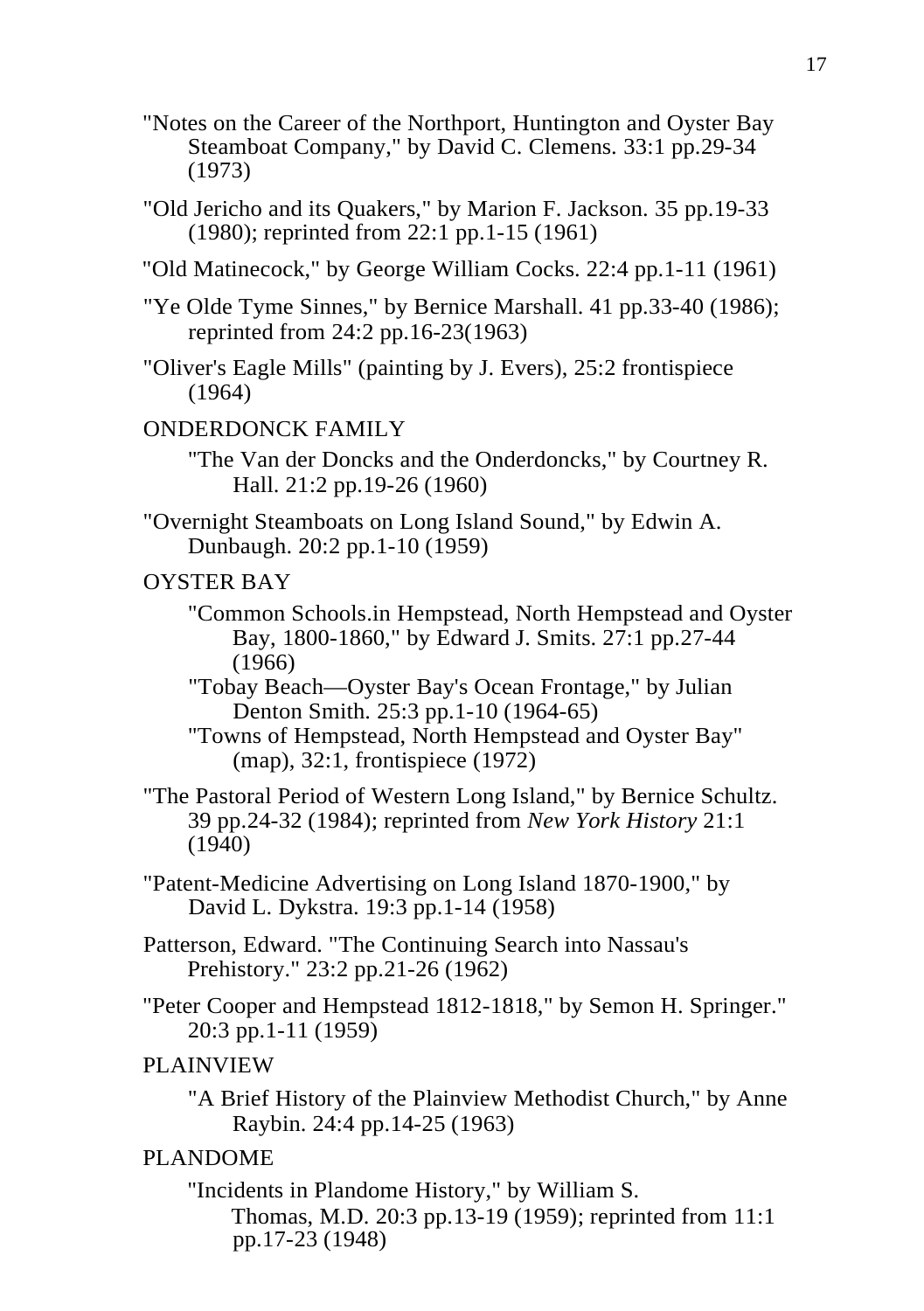- PLOCH, WI LLIAM F.
	- "William F. Ploch" (picture), (obituary by Myron H. Luke.), 40 pp.vii-ix (1985)

# PORT WASHINGTON

"Portrait of an Old House: The Hewlett Homestead, Port Washington," by Dr. Milton Hopkins. 36 pp.1-10 (1981)

"Travel to and from Old Port Washington," by Sylvia Meyer. 25:3 pp.21-36 (1964-65)

"Portrait of an Old House: The Hewlett Homestead, Port Washington," by Dr. Milton Hopkins. 36 pp.1-10 (1981)

"Powell Land Purchase," by Harriette Norris. 20:1 pp.19-22 (1959); reprinted from 7:1 pp.15-18 (1944)

"Privateering Around Long Island during the Revolution," by Wallace Evan Davies. 21:2 pp.13-18 (1960); reprinted from 1:2-3 pp.36-39 (1937)

- "Profile of a Long Island Town [Valley Stream in the 1920s]," by Alonzo Gibbs. 29:1 pp.10-17 (1969)
- "The Progressive Party in Nassau County," by Richard A. Winsche. 32:2 pp.15-27 (1972)

"The Quaker School for Negroes," by Stanley K. Bergeson. 43 pp.29-36 (1988) reprinted from 18:3 pp.17-24 (1957)

QUAKERS - LONG ISLAND

"An English Quaker [Samuel Bownas] Visits Long Island in 1702," by Roy W. Moger. 37 pp.37-50 (1982)

"Gideon Frost's School" (picture), 38 p.18 (1983)

"Old Jericho and its Quakers," by Marion F. Jackson.

- 35 pp.19-33 (1980); reprinted from 22:1 pp.1-15 (1961) "The Quaker School for Negroes," by Stanley K. Bergesen 43
	- pp.29-36 (1988); reprinted from 18:3 pp.17-24 (1957)
- "The Story of Friends Academy," by William M. Masland 38 pp.19-35 (1983)

"The Story of Friends Academy," by Peter L. Van Santvoord. 23:4 pp.1-11 (1962)

# QUEENS COUNTY COURTHOUSE

"Reminiscences of 'The Old Brig, '" by Richard A. Winsche. 26:2 pp.32-48 (1965)

# QUEENS COUNTY FAIR

"Building the Fair Grounds," by Mrs. Irwin [Mildred] Smith. 37 pp.29-36 (1982); reprinted from 27:2 pp.1-8 (1966)

Ransom, Charles E. "I Remember Sea Cliff." 23:3 pp.1-13 (1962)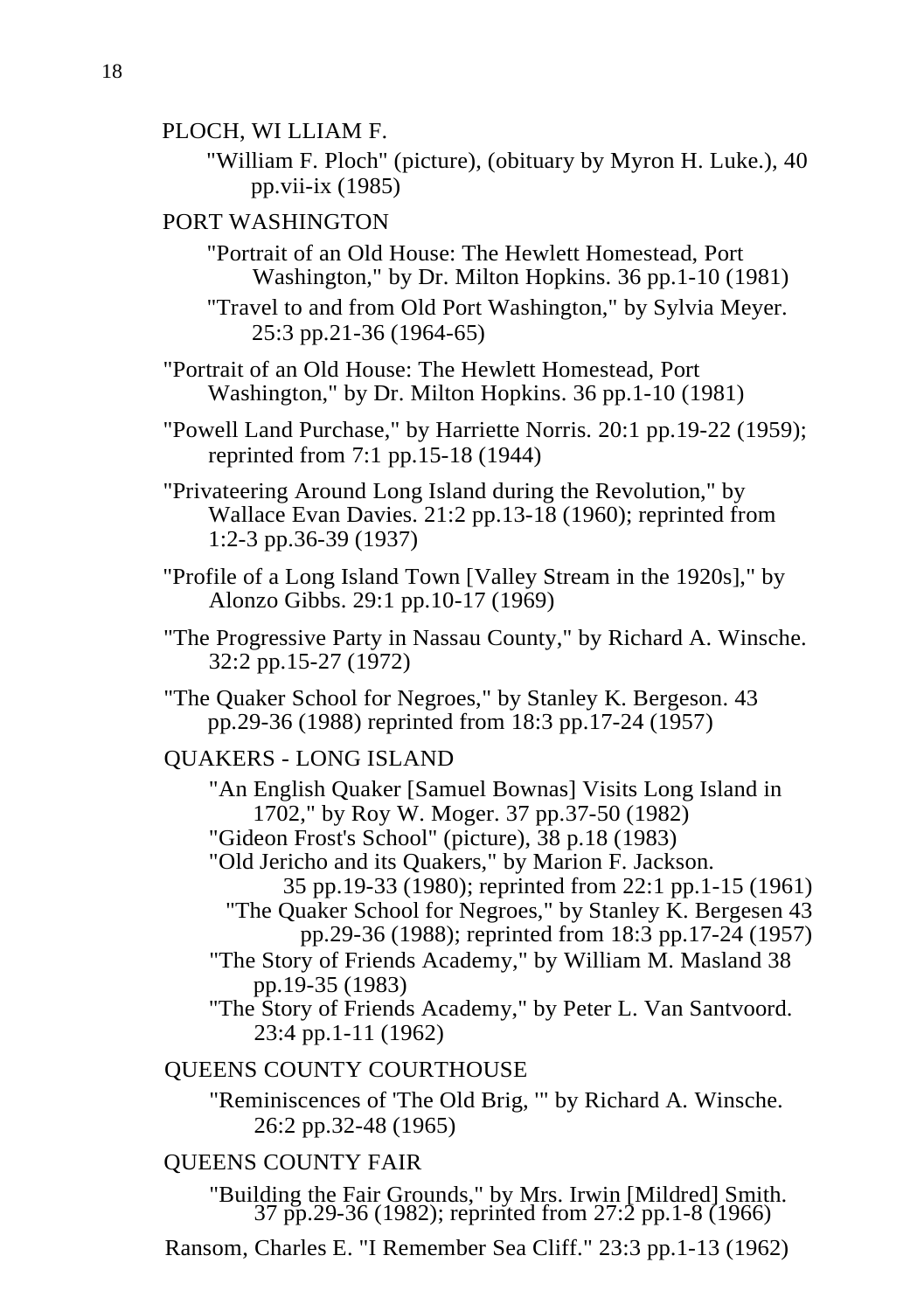RATHBURN, JANET W.

"Janet W. Rathburn" (picture), (obituary by Mrs. James T. [Jean] Neiswinter), 42 p.ix (1987)

Raybin, Anne. "A Brief History of the Plainview Methodist Church." 24:4 pp.14-25 (1963)

"Raynham Hall, 1738-1960," by Dorothy Horton McGee. Part 1, 21:3 pp.1-18 (1960); Part 1, 21:4 pp.24-34 (1960)

"Recent Steamboats of Long Island Sound," by Edwin Dunbaugh. 20:4 pp.13-23 (1959)

"Remarks on the 75th Anniversary of the Founding of Nassau County, October 19. 1974," by Marcus G. Christ. 43:1 pp.23-41 (1975)

"Reminiscences of 'The Old Brig,'" by Richard A. Winsche. 26:2 pp.32-48 (1965)

REVOLUTION—see AMERICAN REVOLUTION.

# ROCK HALL

"Josiah Martin's Country Seat: The Story of Rock Hall," by John A Hewlett. 23:3 pp.14-21 (1962)

# ROOSEVELT FIELD

"The Story of Roosevelt Field: Forty Years of Flight, 1911- 1951," by Barbara Joyce Stubbe. 24:3 pp.1-11 (1963)

#### ROSLYN

''The Roslyn Historic District," by Dr. Roger Gerry.28:1 pp. 1- 13 (1967)

"Roslyn, North Hempstead," (map), frontispiece, 28:1 (1967)

#### ST.GEORGE'S CHURCH

"St. George's Church" (picture), 38 p.4 (1983) "Historic St. George's Church," by Rev. John W. Davis. 38 pp.5-17 (1983)

# ST. PAUL'S SCHOOL

"St. Paul's School" (picture), 36 p.26 (1981) "The Story of St. Paul's School," by Ernest D. Marshall. 36 pp.27-37 (1981)

# SALT HAY

"Ma'shin' Seas'n,' by Julian Denton Smith. 34:1 pp.13-20 (1975); reprinted from 20:1 pp.12-18 (1959)

"Samuel Jones of West Neck: His Role as a Leader in Early New York State Politics," by Edward J. Smits. 42 pp.1-9 (1987)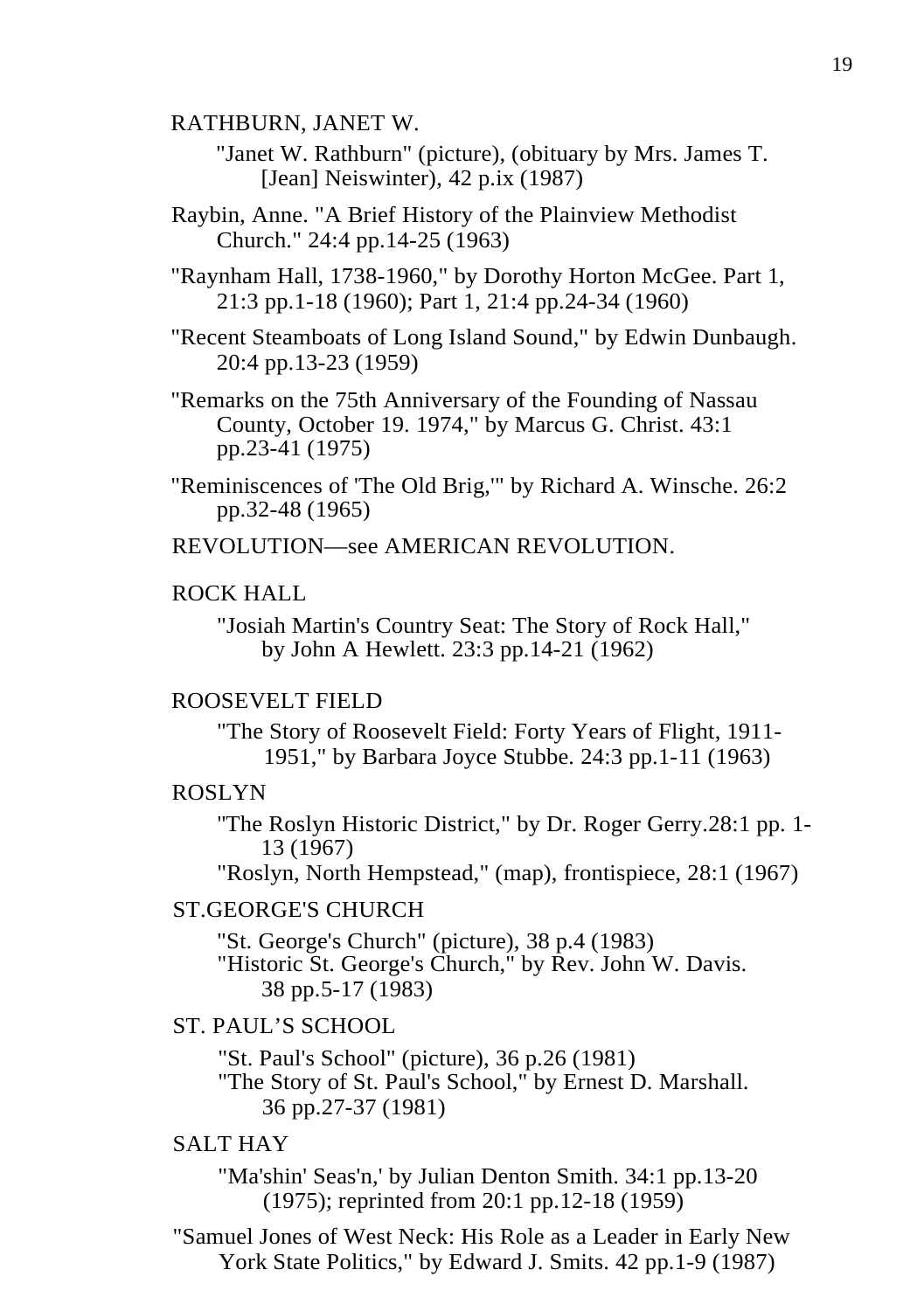"The Sands-Willets House" (picture), 41 p.16 (1986)

- Schiffman, Joseph. "Walt Whitman and the People Across the Street." 19:1 pp.17-25 (1958)
- Schmitt, Frederick P. "The 'Whaling Designe' of Nassau County." 31:1-2 pp.30-38 (1971)

# SCHOOLS—LONG ISLAND

- "Common Schools in Hempstead, North Hempstead and Oyster Bay, 1800-1860," by Edward J. Smits. 27:1 pp.27-44 (1966)
- "'Diligent in Study and Respectful in Deportment': Early Long Island Schooling," by Natalie A. Naylor. 43 pp.1-13 (1988)
- "The Quaker School for Negroes," by Stanley K. Bergesen. 43 pp.29-36 (1988); reprinted from 18:3 pp.17-24 (1988)
- "St. Paul's School" (picture), 36 p.26 (1981)
- "The Story of St. Paul's School," by Ernest D. Marshall. 36 pp.27-37 (1981)
- Schultz, Bernice. "The Pastoral Period of Western Long Island," 39 pp.24-32 (1984); reprinted from *New York History* 21:1 (1940)

SCHULTZ, BERNICE, see MARSHALL, BERNICE SCHULTZ

# SEA CLIFF

- "I Remember Sea Cliff," by Charles E. Ransom. 23:3 pp.1-13 (1962)
- Seyfert, Wayne G. "The Hempstead Plains: America's First Prairie." 33:2 pp.3-16 (1973)
- Seyfried, Vincent F. "The Short and Tangled History of the New York and Hempstead RR." 23:1 pp.10-17 (1962); reprinted from *Flashes and Ashes* (1957)
- Shiel, John B. "The 1964 World's Fair Area as it was in the Early 1900's." Part 1, 24:4 pp.1-13 (1963); Part 2, 25:1 pp.11-22 (1964)
- "The Short and Tangled History of the New York and Hempstead RR," by Vincent F. Seyfried. 23:1 pp.10-17 (1962); reprinted from *Flashes and Ashes* (1957)

#### SMITH, DELIA FISH

"Aunt Delia [Fish Smith]," by Julian Denton Smith. 38 pp.37- 45 (1983); reprinted from 17:1 pp.21-29 (1956)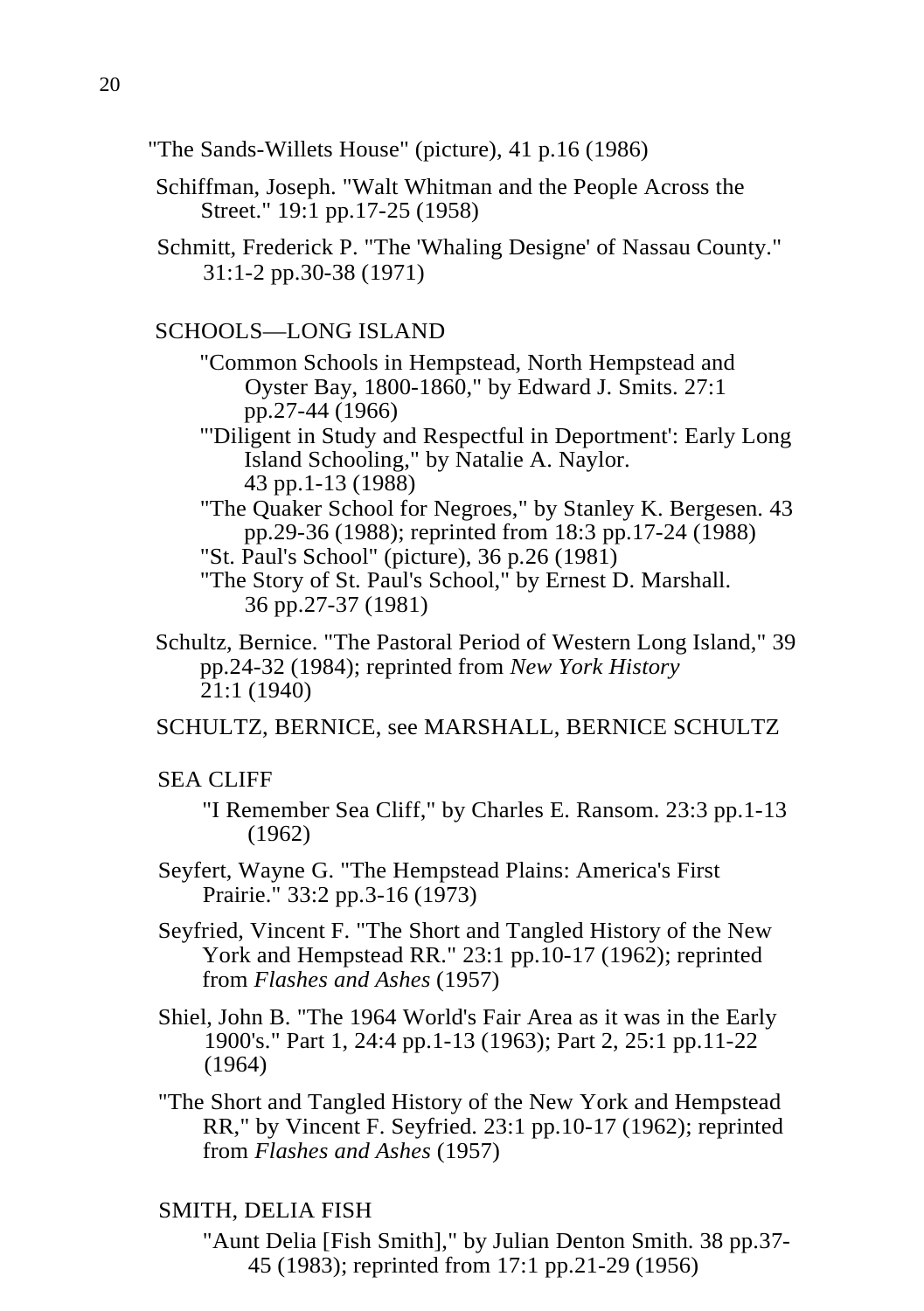SMITH, J. GILBERT

"My Grandfather—J. Gilbert Smith," by Julian Denton Smith. 29:1 pp.1-9 (1969)

Smith, Julian Denton

"Aunt Delia [Fish Smith]." 38 pp.37-45 (1983); reprinted from 17:1 pp.21-29 (1956)

"Grandpa Denton— Country Doctor." 40 pp.17-24 (1985); reprinted from 17:4 pp.19-26 (1956)

"High Hill Beach." 32:2 pp. 1-14 (1972)

"Jones Beach Before the Throngs." 31:1-2 pp.21-29 (1971)

"Long Island Christmases." 34:1 pp. 3-10 (1975)

"Ma'shin' Seas'n.'' 34: 1 pp.13-20 (1975); reprinted from 20:1 pp.12-18 (1959)

"My Grandfather— J. Gilbert Smith.'' 29:1 pp.1-9 (1969)

"The Story of the First Presbyterian Church of Freeport, 1840-1940." 24:2 pp.1-15 (1963)

"Tobay Beach —Oyster Bay's Ocean Frontage." 25:3 pp.1-10  $(1964-65)$ 

"Wantagh Before Electricity." 19:4 pp.13-24 (1958) "Wantagh's Lighter Days." 30:1-2 pp.11-21 (1970)

#### SMITH , JULIAN DENTON

"Smith, Julian Denton" (picture and obituary), 34:1 pp.iv-vi (1975)

Smith, Louise Carter. "The Long Island Motor Parkway, 1908- 1930." 22:2 pp.14-27 (1961); reprinted from 12:1 pp.28-40 (1950)

Smith, Mildred H. [Mrs. Irwin]. "The First Years of the Long Island Railroad." 19:4 pp.1-12 (1958)

Smith, Mrs. Irwin [Mildred H.]

"Building the Fair Grounds." 37 pp.29-36 (1982); reprinted from 27:2 pp.1-8 (1966)

"Camp Winfield Scott." 25:3 pp.43-50 (1964-65)

"Garden City's Gay and Good Nineties." 22:1 pp.16-26 (1961)

"Hyde Park, Long Island." 42 pp.19-38 (1987); reprinted from 31:1-2 pp.1-20 (1971)

"When Garden City Became a Cathedral Town." 23:1 pp.1-9 (1962)

# Smits, Edward A.

"Common Schools in Hempstead, North Hempstead and Oyster Bay, 1800-1860." 27:1 pp.27-44 (1966) "The Founding of Hofstra College." 40 pp.1-16 (1985)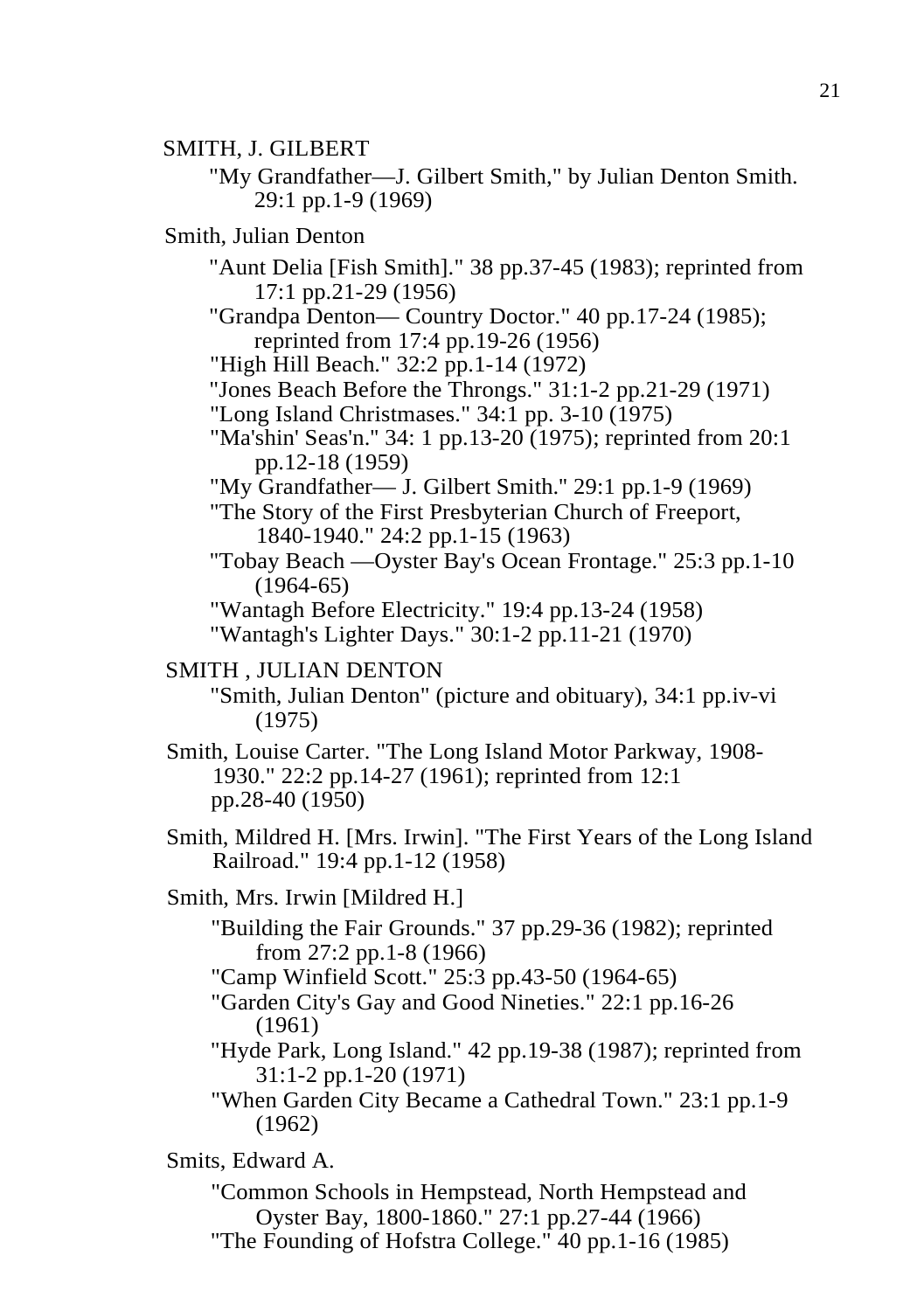- "Government in Nassau: Its Formative Years—1900-1930." 29:1 pp.18-42 (1969)
- "A Museum for Nassau." 22:4 pp.12-19 (1961)
- "Nassau County Establishes a Museum System." 37 pp.1-27 (1982)
- "Samuel Jones of West Neck: His Role as a Leader in Early New York State Politics." 42 pp.1-9 (1987)
- "A Tour of Central Nassau." 21:1 pp.1-16 (1960)
- "A Tour of the Historic North Shore of Nassau." 20:2 pp.11-21 (1959)
- "A Tour of the Historic South Shore of Nassau." 21:4 pp.12-23 (1960)
- Smits, Edward J. and Arthur Beltrone, Jr. "Army Life for the Long Island Soldier." 24:1 pp.12-18 (1963)
- Sobin, Dennis P. "The Emergence of Long Island's Gold Coast." 28:l pp.24-35 (1967)
- "Some Early Nassau Roads," by Semon H. Springer. 22:3 pp.1-12 (1961)
- "Some Taxes of a Hundred Years Ago," by Norine Grant Lawson. 27:2 pp.36-40 (1966)
- "South Shore Millers of Hempstead Town— The Indispensable Few," by Clinton E. Metz. 35 pp.35-45 (1980)

# SPERRY, ELMER A.

"Elmer A. Sperry," by Preston R. Bassett. 21:4 pp.1-11 (1960)

"The Spirit of St. Louis," by Najeeb E. Halaby. 28:1 pp.14-23 (1967)

- Springer, Semon H.
	- "'East Meadow, 1658-1958." 19:3 pp.27-38 (1958) "Peter Cooper and Hempstead 1812-1818." 20:3 pp.1- 11 (1959)
	- "Some Early Nassau Roads." 22:3 pp.1-12 ( 1961)
- "Steamboating and Long Island," by Frank O. Braynard. 41 pp.1-14 (1986)

# STEAMBOATS

- "Awful Conflagration of the Steamboat Lexington in Long Island Sound" (picture), 41 p.viii (1986)
- "Notes on the Career of the Northport, Huntington and Oyster Bay Steamboat Company," by David C. Clemens. 33:1 pp.29-34 (1973)
- "Overnight Steamboats on Long Island Sound," by Edwin A. Dunbaugh. 20:2 pp.1-10 (1959)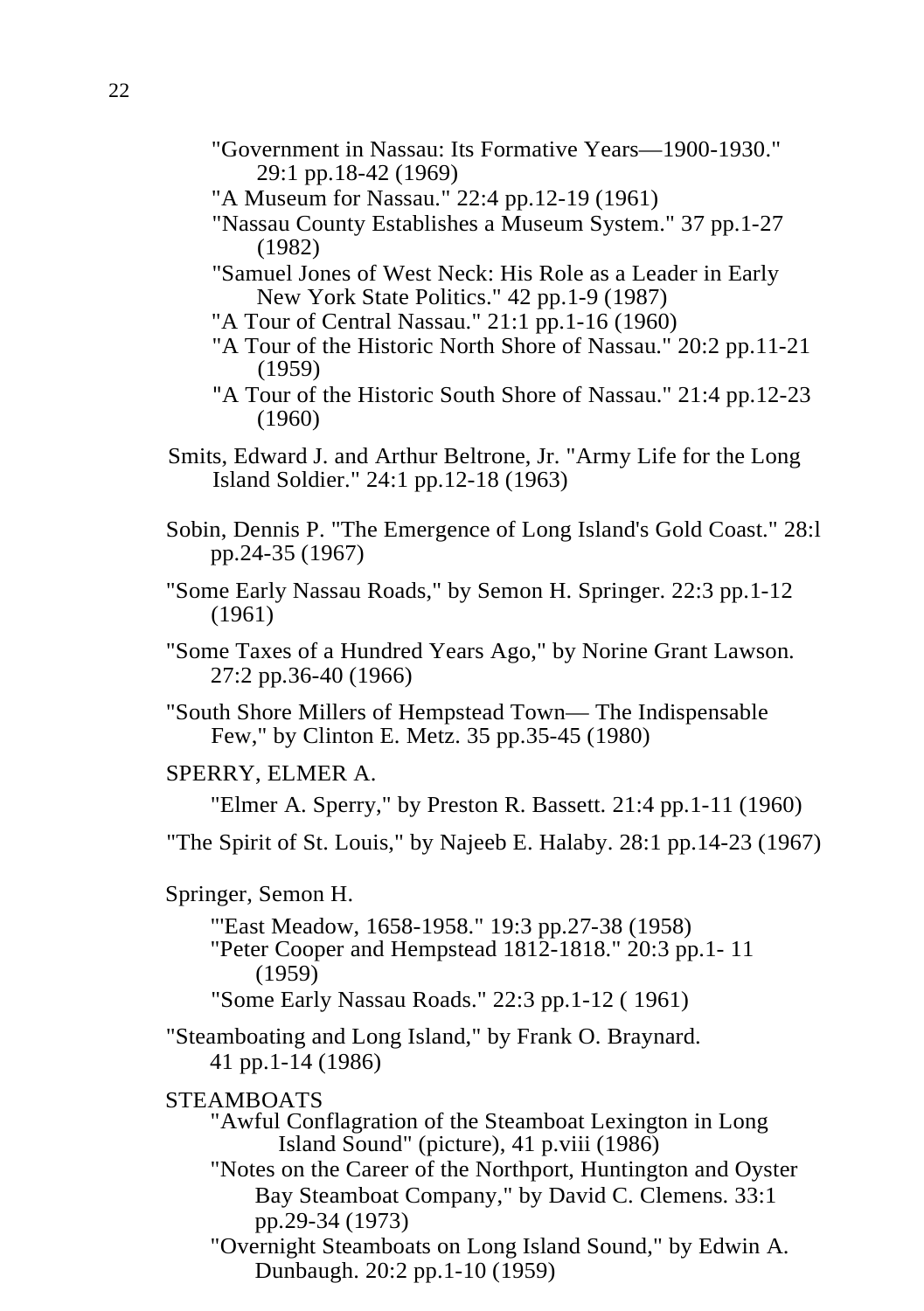"Recent Steamboats of Long Island Sound," by Edwin Dunbaugh. 20:4 pp.13-23 (1959) "Steamboating and Long Island," by Frank O. Braynard. 41 pp.1-14 (1986)

#### STEWART, ALEXANDER TURNEY

"A. T. Stewart and Garden City," by Roger A. Wines. 19:1 pp.1-15 (1958)

- "The Story of Friends Academy," by William M. Masland. 38 pp. 19-35 (1983)
- "The Story of Friends Academy," by Peter L. Van Santvoord. 23:4 pp.1-11 (1962)
- "The Story of Roosevelt Field: Forty Years of Flight, 1911-1951," by Barbara Joyce Stubbe. 24:3 pp.1-11 (1963)
- "The Story of St. Paul's School," by Ernest D. Marshall. 36 pp.27-37 (1981)
- ''The Story of the First Presbyterian Church of Freeport, 1840-1940," by Julian Denton Smith. 24:2 pp.1-15 (1963)
- Stubbe, Barbara Joyce. "The Story of Roosevelt Field: Forty Years of Flight, 1911-1951," 24:3 pp.1-11 (1963)
- "Tear Down and Build Over Again," by Walt Whitman. 21:3 pp.25-29 (1960); reprinted from *The American Review* No. 11 (November, 1845)
- "This Long Island," by Myron H. Luke. 35 pp.1-17 (1980)
- Thomas, William S. M.D. "Incidents in Plandome History." 20:3 pp.13-19 (1959); reprinted from 11:1 pp.17-23 (1948)
- "Tobay Beach—Oyster Bay's Ocean Frontage," by Julian Denton Smith. 25:3 pp.1-10 (1964-65)
- "A Tour of Central Nassau," by Edward J. Smits. 21:l pp.1-16 (1960)
- "A Tour of the Historic North Shore of Nassau," by Edward J. Smits. 20:2 pp.11-21 (1959)
- "A Tour of the Historic South Shore of Nassau," by Edward J. Smits. 21:4 pp.12-23 (1960)
- "Towns of Hempstead, North Hempstead and Oyster Bay" (map); 32:1 frontispiece (1972)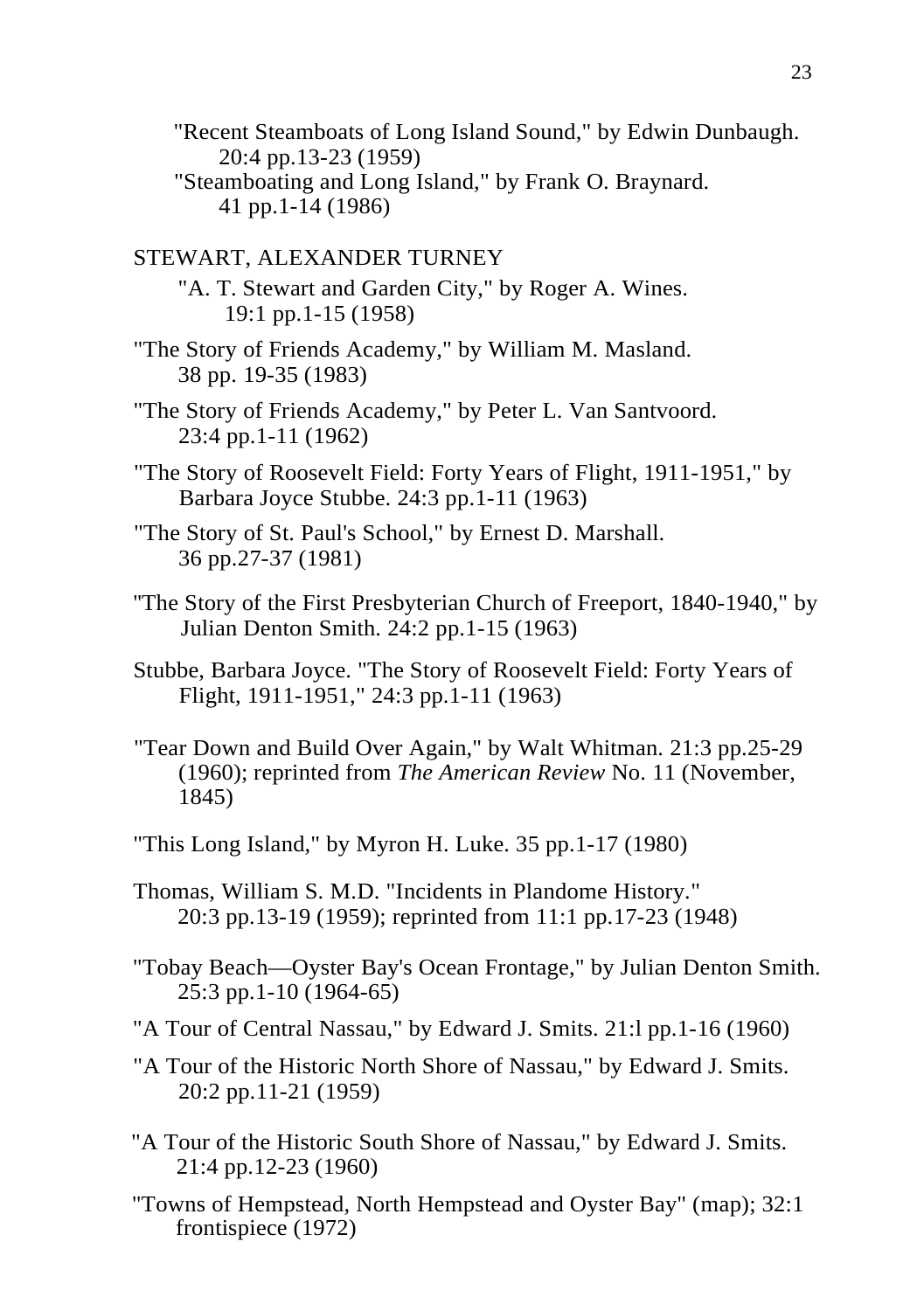# TOWNSEND FAMILY

- "Raynham Hall, 1738-1960," by Dorothy Horton McGee. Part 1, 21:3 pp.1-18 (1960); Part 2, 21:4 pp.24-34 (1960)
- "Travel to and from Old Port Washington," by Sylvia Meyer. 25:3 pp.21-36 (1964-65)
- "The True Story of Captain Kidd and His Treasure," by Meade C. Dobson. 23:2 pp.1-15 (1962)
- "Truesdel Peck Calkins" (picture), 40 p.xii (1985)
- "The Underhill Burying Ground," by Peter Luyster Van Santvoord. 25:3 pp.11-20 (1964-65)

#### UNDERHILL, CAPTAIN JOHN

- "Captain John Underhill" (portrait), 25:1 frontispiece (1964) "Captain John Underhill Monument" (photograph), 25:3 frontispiece (1964-65)
- "Captain John Underhill and Long Island," by Myron H. Luke. 25:1 pp.1-10 (1964)
- "The Underhill Burying Ground," by Peter Luyster Van Santvoord. 25:3 pp.11-20 (1964-65)

# VALENTINE, GULIELMA ROBBINS

"Elmy Valentine" (picture), (memorial by Nicholas A. Meyer), 43 pp.xi-xii (1988)

#### VALLEY STREAM

"Profile of a Long Island Town [in the 1920s]," by Alonzo Gibbs. 29:1 pp.10-17 (1969)

- "The Van Der Doncks and the Onderdoncks," by Courtney R. Hall. 21:2 pp.19-26 (1960)
- Van Liew, Barbara Ferris. "Long Island Domestic Architecture of the Colonial and Federal Periods." 33:1 pp.1-27 (1973)

#### Van Santvoord, Peter Luyster

"An Early 19th-Century Physician: Dr. Thomas Garvie." 27:1 pp.11-26 (1966)

"Nassau Letters of a Century Ago," compiled by P. L. Van Santvoord. 27:2 pp.9-32 (1966)

"The Story of Friends Academy." 23:4 pp.1-11 (1962) "The Underhill Burying Ground." 25:3 pp.11-20 (1964-65)

# VANDERBILT CUP RACES

"The Long Island Motor Parkway.1908-1930," by Louise Carter Smith. 22:2 pp14-27 (1961); reprinted from 12:1 pp.28-40 (1950)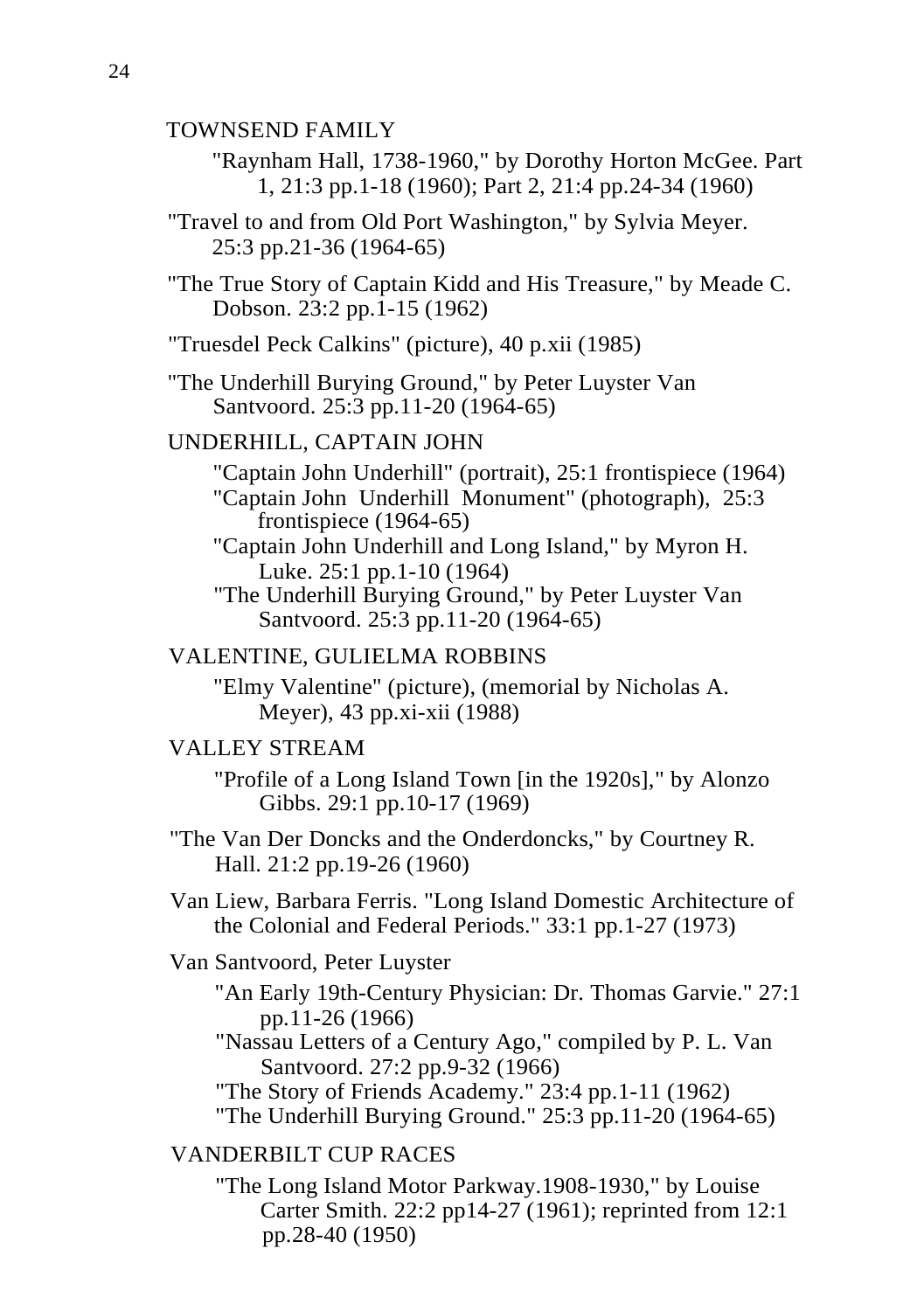"The Visit of the R-34," by William K. Kaiser.  $26:2$  pp.49-60 (1965)

"Walt Whitman and the People Across the Street," by Joseph Schiffman. 19:1 pp.17-25 (1958)

# WANTAGH

"Wantagh Before Electricity," by Julian Denton Smith. 19:4 pp.3-24 (1958)

- "Wantagh's Lighter Days," by Julian Denton Smith. 30:1-2 pp.11-21 (1970)
- "Wantagh Before Electricity," by Julian Denton Smith. 19:4 pp.13- 24 (1958)
- "Wantagh's Lighter Days," by Julian Denton Smith. 30:1-2 pp.11-21 (1970)
- WARNER, FRANK M.

"Frank M. Warner" (picture and obituary), 35 pp.vi-vii (1980)

- "Whaleboat Warfare in the War for Independence," by S. Eric Haaverstein. 19:3 pp.15-25 (1958)
- "The 'Whaling-Designe' of Nassau County," by Frederick P. Schmitt. 31:1-2 pp.30-38 (1971)
- Wheat, Maxwell C., Jr."The Hempstead Plains." 39 pp.15-23 (1984)

# WHEATLY

"The Lost Village of Wheatly," by Randall J. Le Boeuf, Jr. 32:1 pp.1-18 (1972)

- "When Garden City Became a Cathedral Town," by Mrs. Irwin [Mildred H.] Smith. 23:1 pp.1-9 (1962)
- Whitman, Walt. "Tear Down and Build Over Again." 21:3 pp.25-29 (1960); reprinted from *The American Review* No. 11 (November, 1845)

# WHITMAN, WALT

"Walt Whitman and the People Across the Street," by Joseph Schiffman. 19:1 pp.17-25 (1958)

- "William F. Ploch" (picture), (obituary by Myron H. Luke), 40 pp.vi, viii-ix (1985)
- "William K. Kaiser" (picture and obituary), 42 pp.vi-viii (1987)
- "'William Sidney Mount and his Brothers," by Jesse Merritt. 19:1 Supplement pp.5-12 (1958)